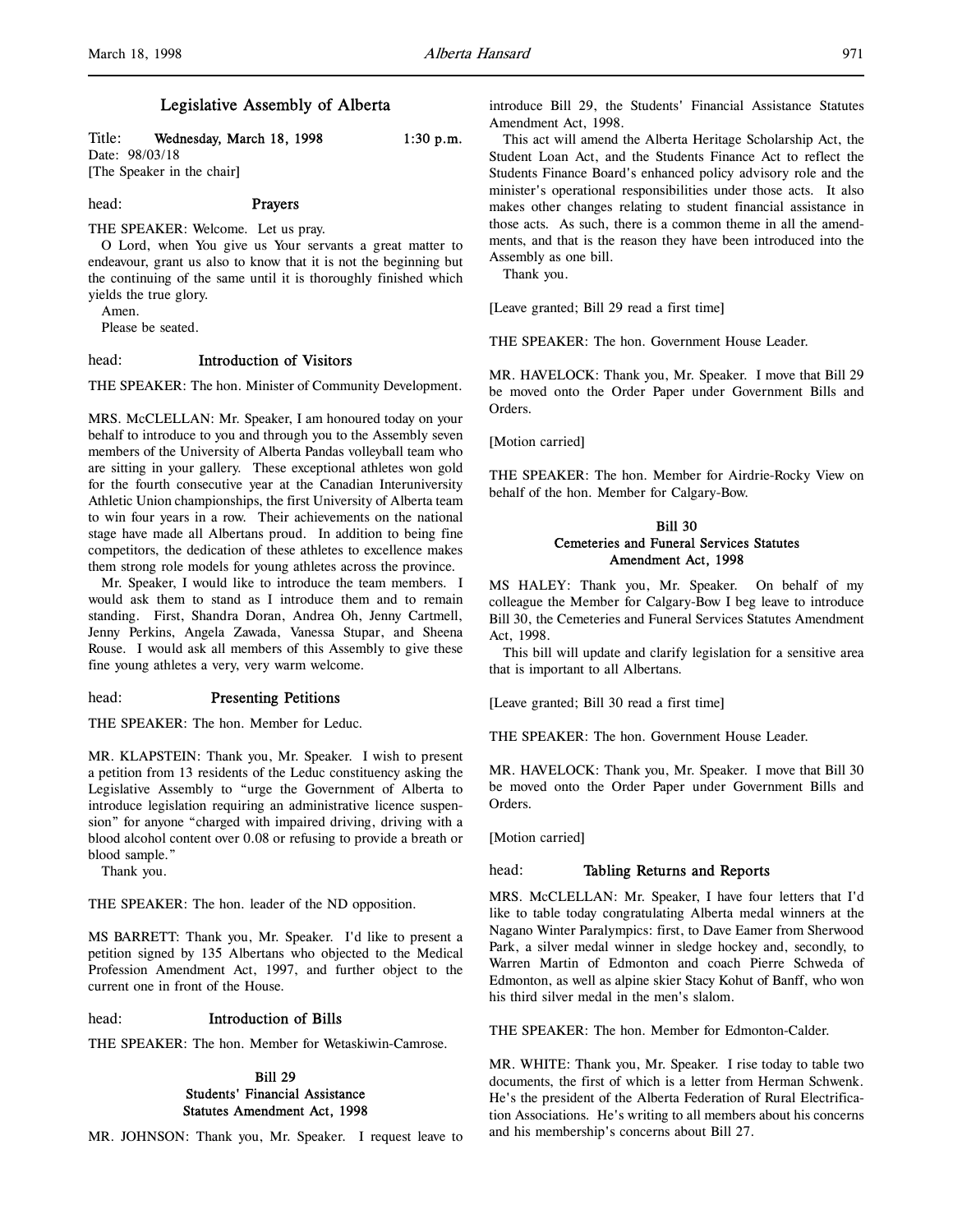THE SPEAKER: The hon. Minister of Family and Social Services.

DR. OBERG: Thank you very much, Mr. Speaker. I rise today in the Legislature to table four copies of a letter that I'm sending to the Alberta Association of Registered Social Workers. This letter recognizes National Social Work Week and highlights the valuable work performed by staff in the Department of Family and Social Services.

THE SPEAKER: The hon. Minister of Intergovernmental and Aboriginal Affairs.

MR. HANCOCK: Thank you, Mr. Speaker. I rise today to table five copies of responses to questions on Intergovernmental and Aboriginal Affairs raised during Committee of Supply. Attached to the response is a copy of the client survey project from 1997.

THE SPEAKER: The hon. Member for Edmonton-Glenora.

MR. SAPERS: Thank you, Mr. Speaker. I'd like to table with the Assembly five copies of a letter sent by myself to the Minister of Family and Social Services, which, amongst other things, invites him to tour the Mayfield school Early Head Start program.

# head: Introduction of Guests

MS EVANS: Mr. Speaker, this afternoon it is my pleasure to introduce to you and through you to the members of this Assembly 90 energetic students from Pine Street school in my constituency. They are accompanied by three teachers, Alex Newhart, Ken Werenka, and Kathleen Seutter, teacher assistant Sharon Zaal, and student teacher Colleen Krill. Further, a well-supported parent group accompanies them today: Sherry Hartschen, Anna Johnson, Andrea MacKinnon, and Mrs. Nancy Romanyk. Members of the Assembly, as they rise, would you please respond with our tradition welcome.

THE SPEAKER: The hon. Member for St. Albert.

MRS. O'NEILL: Thank you, Mr. Speaker. It is my honour this afternoon to introduce to you and through you to Members of the Legislative Assembly students from the University of Alberta Progressive Conservative Association and also members of the Progressive Conservative Youth of Alberta. I'd ask them to stand as I call their names, and we can then welcome them: Brad Smid, Joe Chawla, Bill Curry, Kim Budd, Kevin Lorenz, Erin King, Kevin Monk, Jason Hillborn, Norman Poon, Amrit Rai, and Scott Hennig. I'd ask them to stand and receive the warm welcome of the Assembly.

# 1:40

THE SPEAKER: The hon. Member for Edmonton Strathcona.

DR. PANNU: Thank you, Mr. Speaker. I'm pleased to have this opportunity to introduce to you and to all members of this Assembly a group of 10 second- and third-year political science students from the University of Alberta. They are accompanied by a valued colleague of mine until two years ago, Dr. Linda

Trimble, who is the associate chair of the department and an associate professor in the department. The names of the students are Thomas McDonnell III, Jason Day, Marnie Lee, Denise Fernandes, James Murphy, Sue Banovic, Kristina Molin, Davis Foth, Sandra Pysklywyc, and the last person is Steven Martin. I would ask the guests to stand and receive the warm welcome of the Assembly.

THE SPEAKER: The hon. Member for Redwater.

MR. BRODA: Thank you, Mr. Speaker. It's my pleasure to introduce to you and through you to this Assembly two energetic youths from my constituency of Redwater. They represent the youth executive. They are Michael Cust and Jared LaCroix, and they will be attending our policy conference in Red Deer. They also encourage member constituencies to bring out their youth to Red Deer. They are seated in the members' gallery, and I would ask them to please rise and receive the warm welcome of this Assembly.

THE SPEAKER: The hon. Minister of Education.

MR. MAR: Thank you, Mr. Speaker. I'm pleased to introduce to you and through you to members of the Assembly Mr. Chris Hart and Mr. Bob Smyton, both of British Telecom. They are here in the province to discuss a pilot project with a very dynamic Alberta company. Accompanying them are Mr. Randy Morse and Mr. Bernard Lambert of Oz New Media. I ask these guests to rise and receive the warm welcome of this Assembly.

THE SPEAKER: The hon. Minister of Transportation and Utilities.

MR. PASZKOWSKI: Thank you, Mr. Speaker. It's my pleasure this afternoon to introduce to you and through you to the Assembly two dynamic constituents of the constituency of Grande Prairie-Smoky: Mr. Claude Lagace, a councillor of the beautiful town of Sexsmith and his charming daughter Michelle. They are sitting in the members' gallery, and I'd ask them to rise and receive the usual warm welcome of this Assembly.

# Recognitions

THE SPEAKER: Three hon. members have indicated their intent today to provide a statement under recognitions. We'll proceed in this order. First of all, the hon. Member for St. Albert, followed by the hon. Member for Calgary-Buffalo, followed by the hon. Member of Edmonton-Highlands.

# Medical Mission to Guatemala

MRS. O'NEILL: Thank you, Mr. Speaker. A volunteer medical group returned to Edmonton on March 15 from a medical mission to Guatemala. This was the second such mission to Guatemala from Edmonton bringing health care to the local population, who have limited access to needed medical procedures. The 35 member team spent two weeks, March 1 to 14, in the town of Antigua and completed approximately 85 surgical procedures during their stay.

The volunteer team consisted of four general surgeons, three gynecologists, four anesthetists, and 24 nurses and technicians from the Capital health authority. Each member of the team paid their own way to Guatemala and used vacation time for the trip.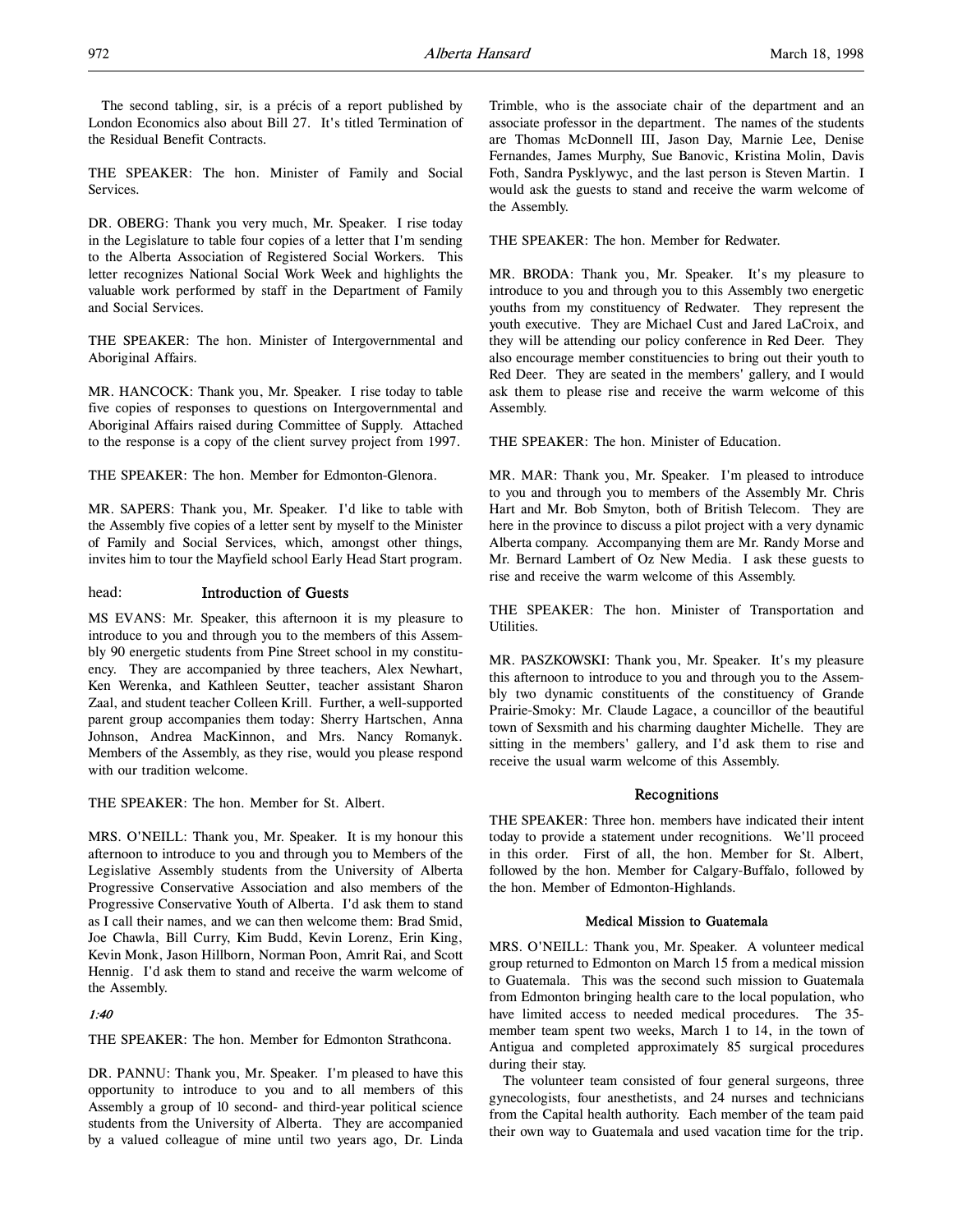The main organizer of both trips, Dr. Dorothy Hardy from Misericordia hospital, has already begun planning missions for 1999 and beyond.

I feel, Mr. Speaker, that this reflects the character and compassion of our health workforce, and it is the kind of commitment to helping others that we can all be proud of.

Congratulations.

#### International Day for the Elimination of Racial Discrimination

MR. DICKSON: Mr. Speaker, March 21 marks the International Day for the Elimination of Racial Discrimination. The UN declared this event in 1966 to remember the killing of 70 peaceful antiapartheid demonstrators in Sharpeville, South Africa. Canada became the first nation in the world to commemorate March 21 on a national basis. This is the 10th annual campaign in this country.

Respect, equality, diversity are the three fundamental values that support the March 21 campaign. Discrimination on the basis of race, on the basis of colour accounts for almost 20 percent of the complaints to the Alberta Human Rights Commission.

There are at least 21 events around this province to celebrate the occasion. They include in Medicine Hat a radio show, cable TV program, a potluck supper at Westminster United; in Fort McMurray an essay competition; in Grande Prairie a full day youth conference. In Banff, United Colors of Benetton is announcing a corporate commitment to fight racism. In Calgary and Edmonton there are a number of workshops and photo exhibits. I encourage every MLA to attend an event.

Thanks, Mr. Speaker.

#### Veronika Whitfield

MS BARRETT: Mr. Speaker, today I would like to recognize and pay tribute to a well-known Riverdalian and someone that was a kind person to everyone she ever knew, and that is the late Veronika Whitfield. Her accomplishments include having established a major housing co-op in the city of Edmonton, one of the first in fact, that being Sundance. She was a promoter of alternative health care methods all of her adult life, and came unfortunately to meet her end facing a creditor who chose to seize her vehicle in her dying days.

Everybody in Riverdale knew her and will remember her fondly.

Thank you.

#### head: Oral Question Period

#### Gambling Addiction

MR. MITCHELL: Mr. Speaker, last week this government wanted to take away the rights of vulnerable people in this province, and of course with VLTs they unfairly and consistently tax the vulnerable. In fact the tax is working so well that the Premier just announced an extra windfall profit of \$45 million more than he had anticipated in his own budget just five weeks ago. My question is to the minister responsible for lotteries. Given that this government prides itself in establishing measurable fiscal goals, what goal has the minister set for reducing over the next year the number of problem gamblers from the current levels of more than 100,000 Albertans?

MRS. BLACK: Mr. Speaker, the minister responsible for lotteries and gaming works very closely with the people from Community

Development, which has the responsibility for AADAC. This hon. member knows clearly that in order to deal with addictions, awareness has to be there and prevention and education have to be out there. We talked last night somewhat in the estimates of the lottery funds about how you have success in dealing with addictions. I would really ask this hon. member to help focus on the attention to dealing with addiction and to be supportive of the programs that AADAC has put forward, because I think that's very, very critical in the issue of any type of addiction, whether it be alcohol, narcotics, or gambling.

The lottery fund is one of the revenue sources that AADAC has to be supportive in dealing with addictions. The other funds that go through the AADAC program of course come from the Ministry of Community Development. Our arrangement is that we will be supportive of the efforts of AADAC, not on a per capita basis but on a need basis. We do that by encouraging people who have problems with addictions to make the call, to seek the help, to go to the professionals who are associated with AADAC to get help.

We are encouraging that, Mr. Speaker, by increasing our funding again this year to support addiction programs with AADAC. They are the agency that is best suited to deal with addictions, not only for the addict but support for the families that are around the person with the addiction.

MR. MITCHELL: Supportive on a need basis is what the minister said. How, then, does the minister reconcile her observation last night that AADAC is helping only 749 problem gamblers in this province, when AADAC's own figures indicate that there are in excess of 100,000 problem gamblers in Alberta? What's she going to do about the other 99,250?

# 1:50

MRS. BLACK: Mr. Speaker, quite frankly my assessment of last night was that the hon. Leader of the Opposition's performance was abysmal. What were reported last night were facts from AADAC as to the number of clients that had gone through the AADAC program in the previous fiscal year. We asked for those numbers so we could have some concrete numbers to present to members of the Legislature so they would have a feel for the types of addictions within this province. I didn't bring the exact piece of paper with me, but I can tell you that in the . . .

#### MR. MITCHELL: It was 749.

MRS. BLACK: If the hon. member might listen today, he might learn something. Mr. Speaker, he clearly did not do that last night, and that's probably what prompted the question again today.

Mr. Speaker, in the previous fiscal year AADAC had reported that they had just over 35,000 clients come through their door. Of that 35,000 client base that had come through the door – these were people that had sought help – 2,314, I believe, had identified that they had a problem with some form of addiction, either alcohol or drugs plus gambling. When the caseworkers went in to deal with the actual clients, they determined that there were just over the 700 that had gambling addiction problems only. The scenario was that AADAC services all types of gaming problems, all types of alcohol problems, all types of narcotics problems. So the numbers that this hon. member throws around are not in fact the case.

You cannot determine people who have addictions unless they come forward and are identified with problems with gambling.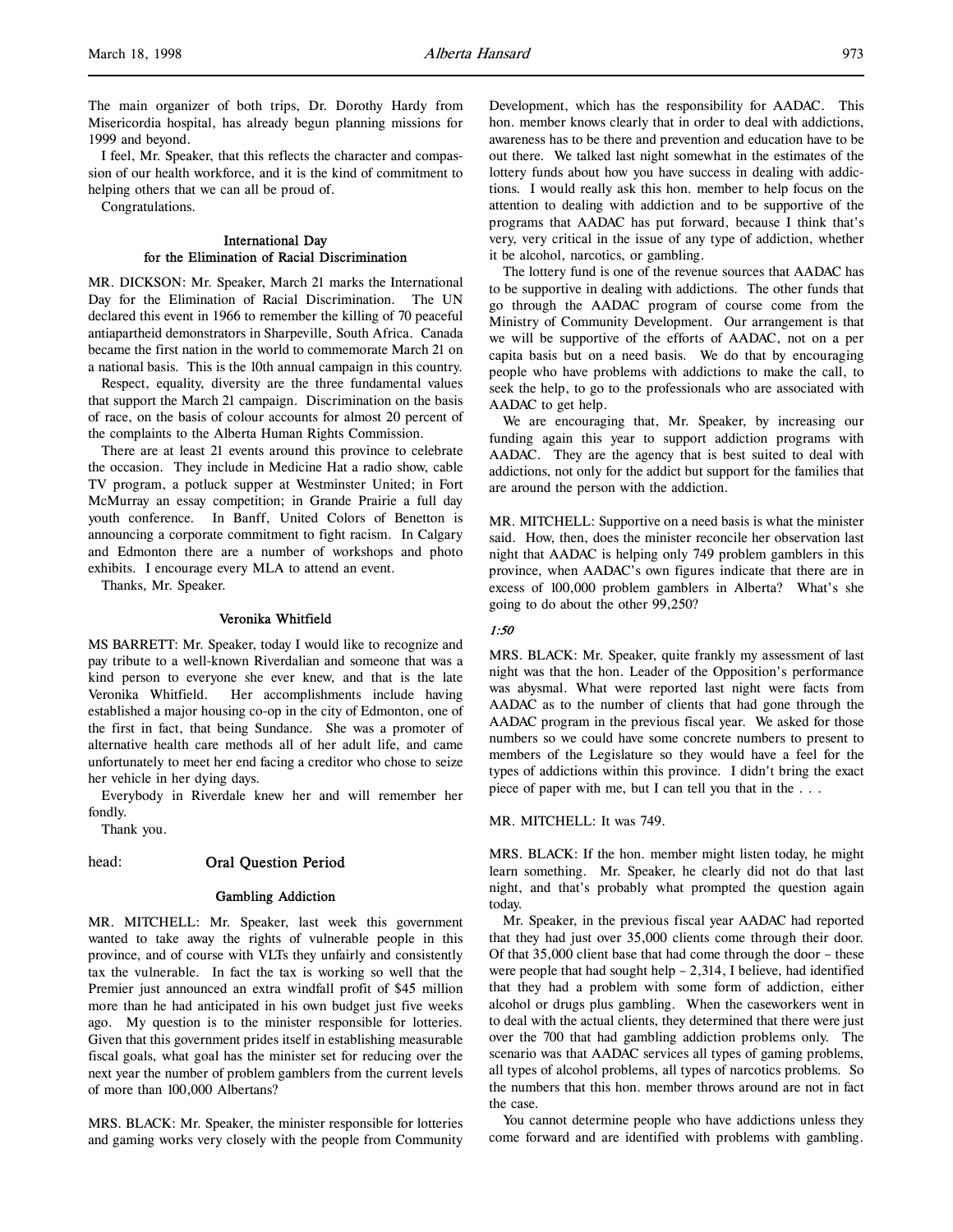There are a lot of misnomers out there, and the success, quite frankly – and I think this is important – of the programs with AADAC and the support agencies that are there is that the people make the call and ask for the help. Anyone that knows anything about addiction knows that until the addict comes forward and asks for help, you can't do anything for them.

MR. SAPERS: What about AADAC's compulsory treatment initiatives?

MR. MITCHELL: Yeah, and there are still 99,250 . . .

THE SPEAKER: Okay. Just sit down. These two questions, these two answers appear to be nothing more than an extension of the debate initiated in the committee last night, so let's go to a fine question with a fine response on the question.

MR. MITCHELL: How many Alberta families is this government willing to sacrifice in order to fill their coffers with money that should be paying for mortgages, buying shoes for children, and paying for the groceries?

MRS. BLACK: Mr. Speaker, the member obviously is more interested in making political statements than dealing with the issue of addiction, and this is where I find this hon. member is playing games with people's heads.

We have put out a program through AADAC that clearly helps families with a problem. It not only helps the addict, but it helps the families, and through the support groups within the communities that AADAC can refer those family members to, it helps everyone associated with the addiction to get help. You cannot make addicts come forward and ask for help. They have to want to have the help first and foremost. However, what this hon. member could be out in his community promoting is that families that do have problems within their families seek support from the support groups that AADAC could refer them to. He's not doing that, Mr. Speaker, and I think that's terrible.

THE SPEAKER: Second Official Opposition main question. The hon. Member for Edmonton-Gold Bar.

# Health Employees Collective Bargaining

MR. MacDONALD: Thank you, Mr. Speaker. Our health care system is now ready for life support. On Monday the Premier said that there may be more money for frontline care by the end of the month. Five thousand angry, frustrated hospital support staff are threatening job action to support their right to a fair settlement. My first question today is to the Provincial Treasurer. Have you communicated to the Capital health authority how much money will be available in the end-of-month announcement so that they can bargain in good faith with these workers?

MR. DAY: Mr. Speaker, that would not be my job to do; that would be the Minister of Health. But I can tell you that he has been communicating with the Capital health authority and with all regional health authorities to get a very clear picture from them of what their pressures are and what they think it will take to remediate some of those pressures. That communication is ongoing.

MR. MacDONALD: Thank you, Mr. Speaker. My second question is also to the Provincial Treasurer and, I believe, the Acting Premier. Why are these hospital employees being denied the same settlement that was granted the Alberta Cancer Board employees? If it was fair for the Cancer Board support staff, why is your government dragging their feet on this issue?

MR. DAY: Well, Mr. Speaker, I think that with the limited amount of time the member has spent here, he should be well aware that we do not, neither as Treasurer nor as Minister of Labour nor other ministers, directly get involved in these types of labour negotiations. There are processes in place and, I might add, processes which continually show that Alberta has the least number of days lost because of labour dispute than any other province. We are consistently in first place there. The processes are there. There are good people in place on both sides, and we hope they can work it out.

MR. MacDONALD: Mr. Speaker, in my limited time in this House I see an obvious lack of leadership from the government on that side. [interjections]

THE SPEAKER: Hon. members, please. Let's get to the question. Okay?

MR. MacDONALD: Okay. My third question is to the Provincial Treasurer. What plans are in place to maintain health services to Albertans when a work stoppage happens in the health industry?

MR. DAY: Well, Mr. Speaker, again, the regional health authorities and their management people and their administrative people are well equipped to handle a variety of emergencies that they may be faced with at any time. Those are in place, and we hope the negotiations will continue and be successful.

THE SPEAKER: Third Official Opposition main question. The hon. Member for Edmonton-Riverview.

# Child Welfare

MRS. SLOAN: Thank you, Mr. Speaker. The February '98 draft of proposed standards for the delivery of child welfare contains some frightening insights about what's in store for Alberta's children in a regionalized system. To the Minister of Family and Social Services: why, Mr. Minister, do the standards offer no requirement that authorities must work with or act upon the Children's Advocate's recommendations and investigations?

DR. OBERG: Mr. Speaker, the code of conduct and the issue that the hon. member has brought up has not been released publicly. We are looking at it. The Children's Advocate reports to the minister, and the minister is responsible for the Child Welfare Act. It is the minister's responsibility to ensure that Children's Advocate issues are brought to the children's authorities and ensure that it takes place.

MRS. SLOAN: Further, Mr. Minister, why do the standards not require authorities to publicly report the number of children neglected, abused, or who have died while in the care of government on an annual basis?

DR. OBERG: Mr. Speaker, as I stated in my first answer, it is the minister's responsibility, it is the department's responsibility to do that. We report those in the performance indicators, and that's what will be continued in this department.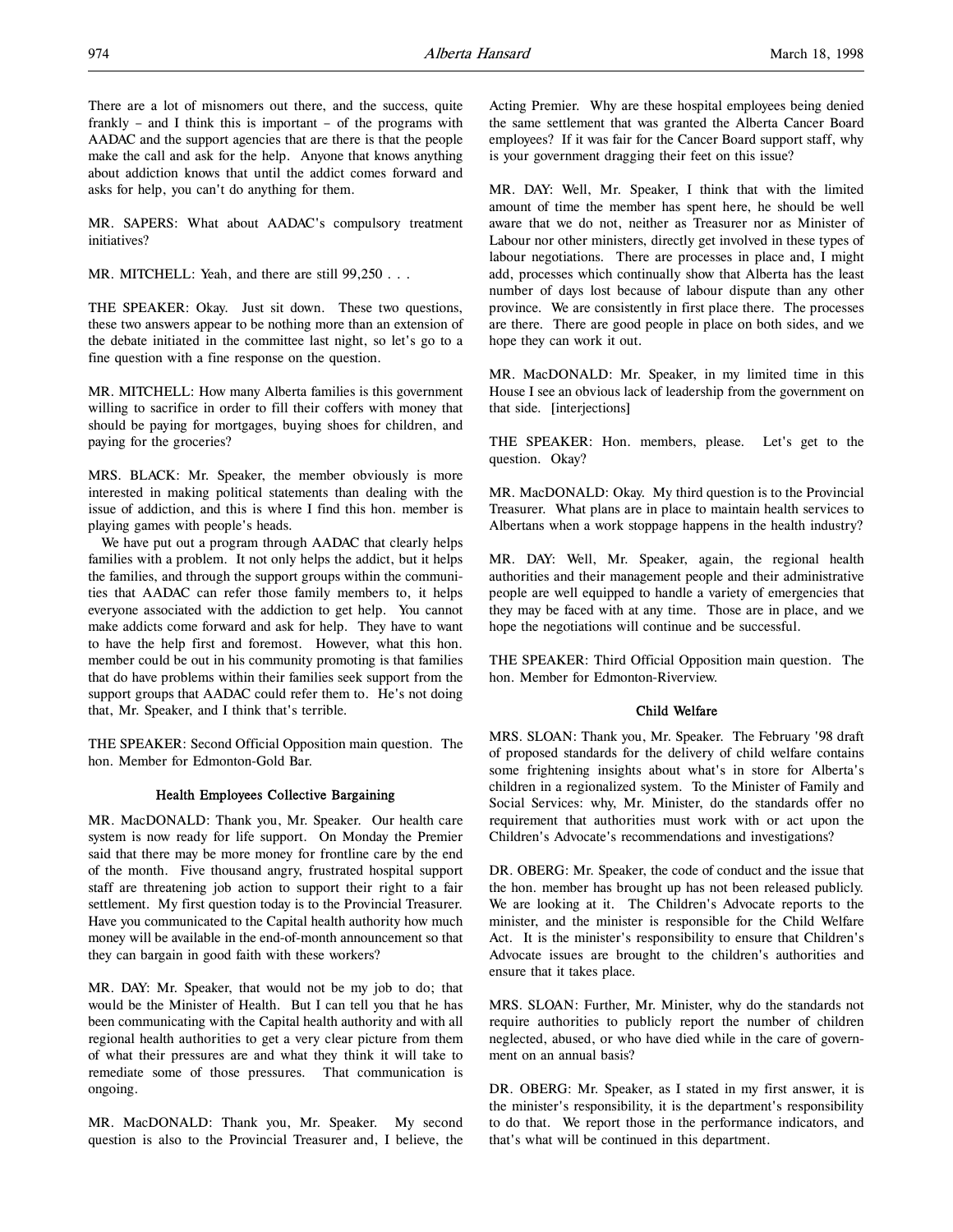MRS. SLOAN: Explain why, when a child dies – and 52 have died since '94 – authorities, number one, will not be required to report it and, number two, will not be compelled by this government to do anything more than an autopsy and arrange for the burial.

DR. OBERG: Mr. Speaker, first of all, as I have done – how many times in this Legislature? Probably 20 times I have tabled in this Legislature the number of children who have died. I have stated publicly in this Legislature what happens when a child dies in the care of the government of Alberta under the Department of Family and Social Services. The Justice minister has got up and told the hon. member what occurs when a child dies in care. I guess she wants to hear it again.

#### 2:00

As you know, any time a child dies while in the care of Family and Social Services, there is automatically a medical examiner's inquiry. The medical examiner's inquiry then determines what will happen from there. Mr. Speaker, if a child dies in an automobile accident, the medical examiner may not call a medical examiner's fatality review report. That may not occur. But every time a child in the care of the province dies, there are strict protocols, there are issues that are dealt with, and there are answers given.

Mr. Speaker, I'm really getting perturbed about how many times I've stood up in this House and answered this same question. Perhaps the hon. member should listen to the answer once in a while.

MR. HAVELOCK: Mr. Speaker, the minister gave a great answer. I'd just like to supplement briefly. I've explained this to the member before, so hopefully she will listen again. I will read from the document so that she gets this straight. In cases where an individual dies while a ward of the government under the Child Welfare Act, the Fatality Review Board must recommend that a fatality inquiry be held unless the Board is satisfied that the death was due entirely to natural causes, that the death was not preventable, and that the public interest would not be served by a fatality inquiry. The minister has said that before; I've said it before. If she doesn't understand it, she can send us a letter. We'll put it down in writing for her. We'll put it in big print.

#### Electric Utilities Deregulation

MS BARRETT: Mr. Speaker, when the province sold off one of our greatest public assets, that being Alberta Government Telephones, they said to Albertans: don't worry; your residential rates won't rise. Well, in fact, what's happened is that residential telephone rates for local calls have doubled in that period, and the profits that Telus enjoys based upon residential rates have tripled in that period. Now the Minister of Energy is saying "don't worry; be happy" about the Electric Utilities Amendment Act, 1998, knowing that immediately after deregulation in California residential – not corporate, residential – users were hit with a 15 percent increase. How can the minister justify forging ahead with this tiny little bill knowing that Alberta consumers are going to be hit hard?

DR. WEST: Mr. Speaker, typically the New Democrats are making their philosophical assumptions. The power industry and the telephone industry cannot be compared. First of all, in the power industry we are dealing with one service. We are not dealing with two services, long distance and domestic use. I'm not sure whether the people of Alberta were told that their home rates would not go up. I knew that they were going to have competitive long-distance rates, but because of the type of system that's controlled by the CRTC in this country, I don't know how they could be protected from their home rates going up on telephones. They'd been cross-subsidized by the long-distance rates for years.

In California the same thing happened. The California utilities systems had cross-subsidized the residential. The industrial side had cross-subsidized the residential by billions of dollars. When California deregulated, they had billions of dollars of stranded costs. The government picked up the cost of that and has transferred it on to the average residential bill.

That is not true in Alberta. The Alberta utilities board has made sure that there has never been any cross-subsidization in the province of Alberta in the electrical business. Furthermore, in California they did not pick up residual value, which we are going to do to the year 2020 and guarantee a return to the people of Alberta, the customers, for the money they have paid to develop the generation of the power that exists today. In California they dealt with stranded cost, but they didn't deal with residual value, and therefore the bills went up.

MS BARRETT: Mr. Speaker, how can the minister justify forcing this legislation – big, complicated legislation – through . . .

# Speaker's Ruling Questions about Legislation

THE SPEAKER: Hon. member, please. You know, in recent days there have been a fair number of questions that actually dealt with bills before the House. The purpose of question period is not really to entertain a debate on bills. If there are questions of policy that an hon. member might choose to raise, raise it within a certain confined point. [interjection]

Well, hon. member, you started off: how can the hon. minister justify ramming this bill? As far as I understand, the bill was introduced this week. There have been some few minutes set aside for second reading at this point. As I understand, second reading is still to come again. It hasn't cleared second reading.

So, please, policy-related issues. This is not a debate on a bill.

MS BARRETT: Well, Mr. Speaker, if I wasn't allowed to ask questions about bills, we would have the notwithstanding clause in effect today. [interjections] Yes, we would. That's fine. I won't ask any more questions. Go to the next questioner.

THE SPEAKER: It's not a question of asking any more questions. The hon. member may choose to have any decision she wants to make about what she chooses to do, but she advised the chair she doesn't want to ask any more questions. That's her choice. The chair is not saying she can't.

# ABC Charter School

MRS. BURGENER: Mr. Speaker, I do want to ask a question. Perhaps it's not well understood in the discussions concerning our special-needs students that all of those debates include our gifted children. The Action for Bright Children charter school, the ABC school, which operates in Calgary, meets a program gap that is missing in the service delivery of the Calgary board of education. It provides a special program for our gifted children in grades 1 to 3. Their current enrollment is close to 170 students. My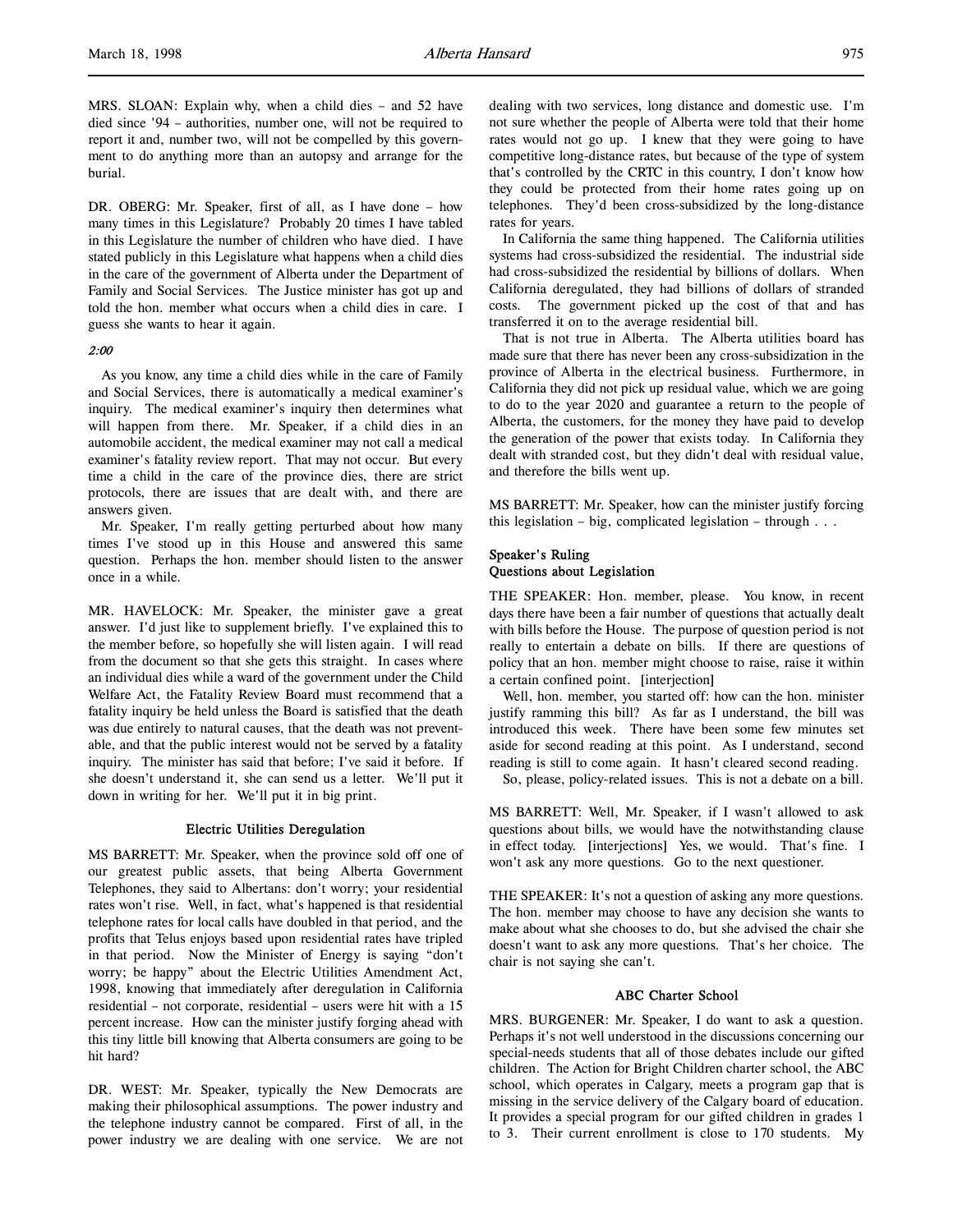question this afternoon is to the Minister of Education. I have met with the parents in Calgary, and they are quite concerned about the Department of Education's evaluation of their charter. This application they need to have extended. Given that the ABC charter extension has not been granted, can the Minister of Education explain their evaluation process?

MR. MAR: Mr. Speaker, the ABC charter school, when its charter was granted two years ago, provided a program for gifted and talented students up to grade 3. That was thought to complement the Calgary board of education's program, which doesn't start until grade 4. At the outset when the expansion of the ABC charter program was brought forward, it was thought to be premature because the school had only been in operation for two years when it was granted a five-year charter.

At the time the decision was made not to grant the extension of the program beyond grade 3, in my view there had not been enough information to evaluate the overall success of the charter in meeting its mandate, including issues of governance and finance, but I have subsequently met with the proponents of the extension for ABC charter school. I met with their representatives, and I've learned about the experience of those children who have gone past grade 3 and gone into other programs, the GATE program and other public school and private school options. Those proponents have provided additional information about the future placement of ABC students, and I will be taking that information that they brought forward into consideration in reexamining the decision not to grant the extension.

MRS. BURGENER: Mr. Speaker, further to the charter school scenario, can the minister explain why a charter school, when housing students in the public system, must pay a leasing agreement with the school board for use of school board space, considering they're educating taxpayers' students?

MR. MAR: Mr. Speaker, first of all, there is no provincial requirement that a charter school must rent from a school board, but there is an expectation that the facility used will support the program of a charter school. There is a requirement that the physical facility used by a charter school comply with provincial legislation and municipal bylaws regarding health, safety, fire, and zoning issues. Charter schools may lease from public school boards. They might use an existing school, a private or public facility, or any other suitable location. But to be clear, they're not compelled to lease from a public school board.

# 2:10

MRS. BURGENER: My third supplemental: can the minister explain why the School Facilities Task Force did not address the needs of these students when they did their review?

MR. MAR: Mr. Speaker, this is a good question. The task force was charged with the responsibility of grappling with many complex issues. The issue of the capital needs of charter schools was one of the issues they did look at. However, there are about 1,500 school buildings in the province, and the task force's primary responsibility was developing recommendations on how we can get the most out of these existing schools and preserving what we already have to meet program needs. One of the task force recommendations was to review our policies regarding capital in charter schools.

THE SPEAKER: The hon. Member for Edmonton-Mill Creek, followed by the hon. Member for Leduc.

#### Provincial Budget Projections

MR. ZWOZDESKY: Thank you, Mr. Speaker. Alberta's revenues are heavily impacted by international factors. Oil revenues, for example, are influenced by international supply and production, by OPEC decisions, and by other countries that are stockpiling and storing their reserves. Now, oil prices bounced up a bit today, I'm happy to report, but they are still at record low levels, levels we haven't seen in a decade or so. The Canadian Energy Research Institute recently stated that future price declines are inevitable if excess supply cannot be stored. So my question is to the Provincial Treasurer. Since the outlook for oil prices is unfortunately well below your budgeted figure of \$17.50 per barrel, to what new, realistic figure are you revising your oil price projections for the coming year?

MR. DAY: Mr. Speaker, our budget year for Budget '98 doesn't commence for another 13 days, so it would be presumptuous to do a budget update when we're still in the previous budget year. I think the member is aware of that. He's quite right in that there are a lot of factors that affect the price of oil. It didn't move up just a little today; it moved up over \$1. It's at \$14.11 right now.

You know, we live in a world of volatile resource prices. If you look at the 20-year average, it's something over \$16 a barrel over 20 years, and it moves up and down periodically. We know that. One thing that I'm hearing from industry: companies who toughed it through the '80s and who, in those times when prices were going down significantly, drew back in terms of exploration in other areas have said that they learned lessons from that. Many of them have not actually curtailed or significantly pulled plans back related to exploration, but they are still planning to go ahead because they know it's a volatile situation. Other companies, of course, come up with other decisions. But it is volatile, Mr. Speaker. From the time the member went for lunch today until question period, the price of oil went up 56 cents. I'm not suggesting he go for lunch more often, but it just shows how volatile and how quickly that moves.

MR. ZWOZDESKY: Well, prior to the vote in this House on Budget '98, as you've referenced, will you bring a Budget '98 update that shows the impact of more realistic oil prices on our provincial revenues?

MR. DAY: Mr. Speaker, all industry analysts, as I said yesterday, virtually all of them, have significantly lowered their projections or they're in the process of doing so right now. We're in communication with industry analysts all the time, provincially, nationally, and internationally. We monitor very closely; we take the best advice. I don't think we would be coming out with an update within the next 13 days, before the end of this budget year. We're not operating under our new '98-99 budget exactly now.

But we are looking at it. I think it's safe to say that there will be a move, and it will probably be more than 50 cents. If you remember last year, we moved it 50 cents down some six weeks or so after the initial budget had been tabled. We will be looking again at what would be the appropriate level to set it at. We'll be consulting with those industry analysts, and if the member opposite has information that will help us in that decision, we will also listen to him.

MR. ZWOZDESKY: I'd be happy to help the Treasurer in that respect. Thank you for the invitation. My final question is also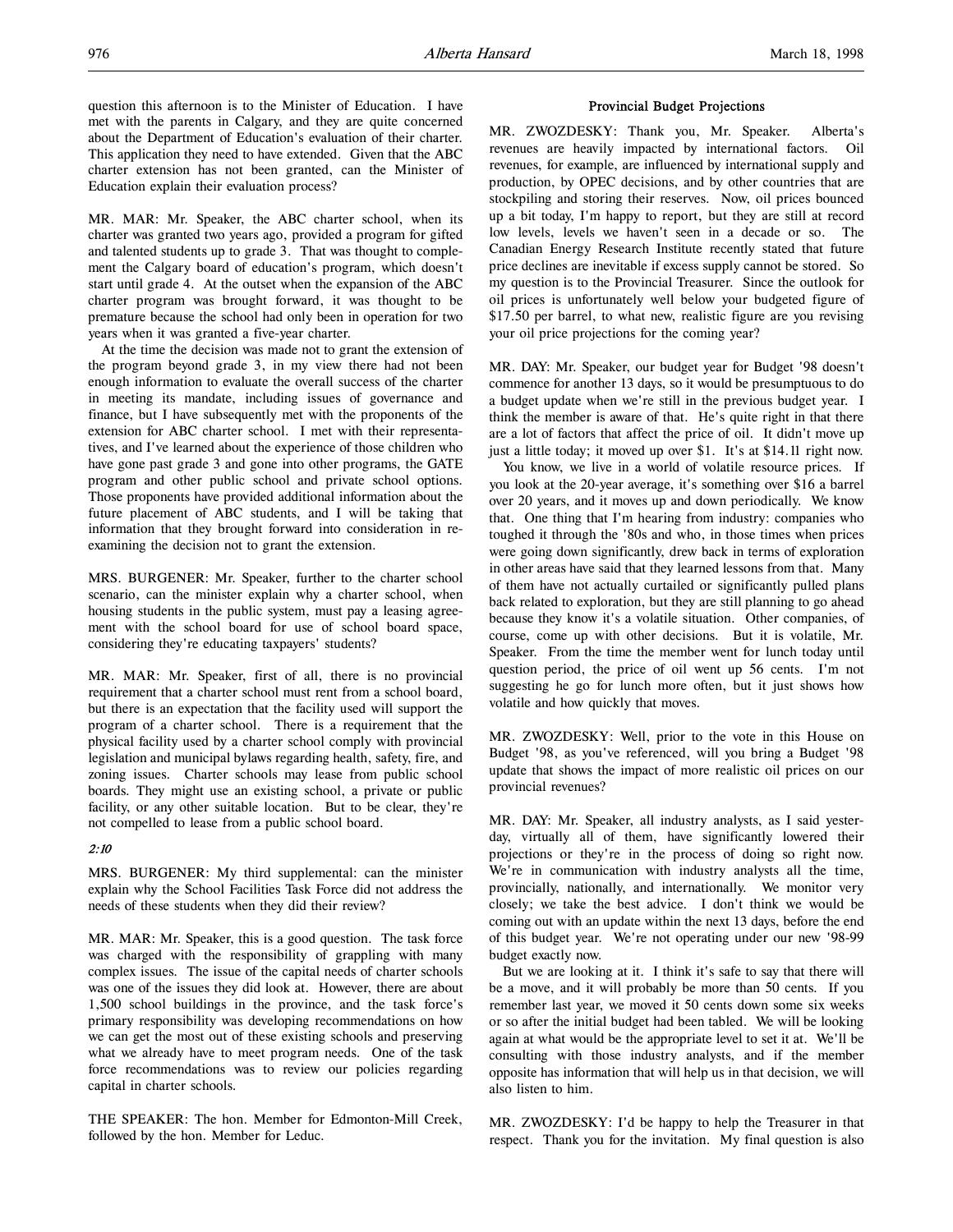to the Treasurer. [interjection] That was a sincere thank you.

Mr. Treasurer, since a 1 percent change in Alberta's economic growth impacts our revenues by about \$81 million, how do you square your projection of 4.6 percent GDP with TD Bank's revised projection of 3.7 percent and Scotiabank's revised projection of about 3.9 percent?

MR. DAY: Well, Mr. Speaker, those are among the things that we have to be looking at. Maybe the member didn't keep reading in the TD forecast, which said 3.6 percent. It also said: which is very significant growth. Even if it levels out over the year to growth in the economy of 3.6 percent, that will be very significant growth, and it's why we had headlines yesterday in the media saying that Alberta of all provinces is the most enviable one to be living in and in which to be doing business.

So there's no question that we have to look at some of these projections. We have to do some moderation. These are worldwide prices that are beyond our control. We will be making some adjustments, Mr. Speaker.

THE SPEAKER: The hon. Member for Leduc, followed by the hon. Member for Edmonton-Calder.

# Health Employees Collective Bargaining (continued)

MR. KLAPSTEIN: Thank you, Mr. Speaker. Today's news reports indicate that almost 5,000 health care support workers in Edmonton and area may go on strike as early as Thursday unless a settlement is reached in their labour negotiations. There is little doubt that a strike by health workers in the Capital region would have serious effects on patient care and safety. My question is to the Minister of Labour. What plans does the minister have if these workers go on strike?

MR. SMITH: Mr. Speaker, these workers that are in negotiations right now are deemed to be essential workers, and they're deemed essential because they are important. They're key and critical to the ongoing and daily care of patients in the health care system today. The Labour Relations Code clearly spells out that as designated essential service workers, they're prohibited from striking. Also, the employer is prohibited from locking them out. So any strike action would be deemed illegal.

MR. KLAPSTEIN: Mr. Speaker, to the same minister: can the minister provide this Legislature with information on the current status of negotiations in this dispute?

MR. SMITH: We can, Mr. Speaker. A mediator has been working with both the employer and the employees since January. The policy is that they receive two days of mediation free, and then the meter goes on, which is even more, I think, an accelerator for settlement. So we're hoping that the mediator is able to come up with something in the near future, as early as today. Certainly the resources of the department are at the disposal of both the employer and the employees.

MR. KLAPSTEIN: Mr. Speaker, to the Minister of Labour: can you outline what contingency plans exist to protect Albertans if, despite the mediator's recommendation, there is an illegal strike?

MR. SMITH: It's a good question, Mr. Speaker, because as you know, in the past when there have been deemed essential workers threatening illegal job action, there has been action taken by the employer to prepare the system for this, and it costs a great deal of money, money that could be used in the agreement, in the settlement.

As reluctant as I am to say it, either party could apply for compulsory arbitration. Settlements are always best that are put together by both parties, but we can do compulsory arbitration. The employer can apply to the Labour Relations Board to order an end to an illegal strike. Once the Labour Relations Board makes the decision that the strike is indeed illegal, they issue an order and then they file that in the courts as a court order. Then that is enforceable, and as has been recorded in the past, severe fines have been levied on the striking union.

We know, Mr. Speaker, that both parties can work on a settlement. I would encourage them to take that direction as opposed to looking at breaking the law.

THE SPEAKER: The hon. Member for Edmonton-Calder, followed by the hon. Member for Calgary-McCall.

# Electric Utilities Deregulation

(continued)

MR. WHITE: Thank you, Mr. Speaker. On September 23, 1997, the Minister of Energy, when speaking of the electrical generation industry said, and I quote: all residual value must be returned to the Alberta consumer. A recent policy change provides Albertans' full return on their investment only until the year 2020, and thereafter the benefits go to the power producers. This change in policy will cost Albertans over \$300 million. To the Minister of Energy: what changed your mind, sir?

# 2:20

DR. WEST: Mr. Speaker, by the year 2020 on the extended life of the plants that we have, all residual value will be returned to the consumer.

MR. WHITE: Mr. Speaker, if the minister can't tell us what changed his mind, perhaps he can say who changed his mind. Was it in fact the former Treasurer, Mr. Jim Dinning, or was it someone else?

DR. WEST: No one changed my mind. [interjections]

THE SPEAKER: Hon. member, it's been dealt with. Third question.

MR. WHITE: Perhaps, sir, then he could answer this question: does the minister believe that the electrical energy business has now been subsidizing the residents in the interim or will be?

DR. WEST: No, Mr. Speaker.

#### Calgary Board of Education

MR. SHARIFF: Mr. Speaker, the Calgary board of education has recently stated that they need \$950,000 to break even in providing programs for English as a Second Language. According to the CBE, despite the recent reinvestment announcement of an additional \$5 million for ESL, the CBE will still have a \$710,000 shortfall. Can the Minister of Education explain how funding for ESL will be distributed to school boards, and what steps the minister will take to ensure that the new funding for ESL will lead to additional ESL services and not be gobbled up by administration?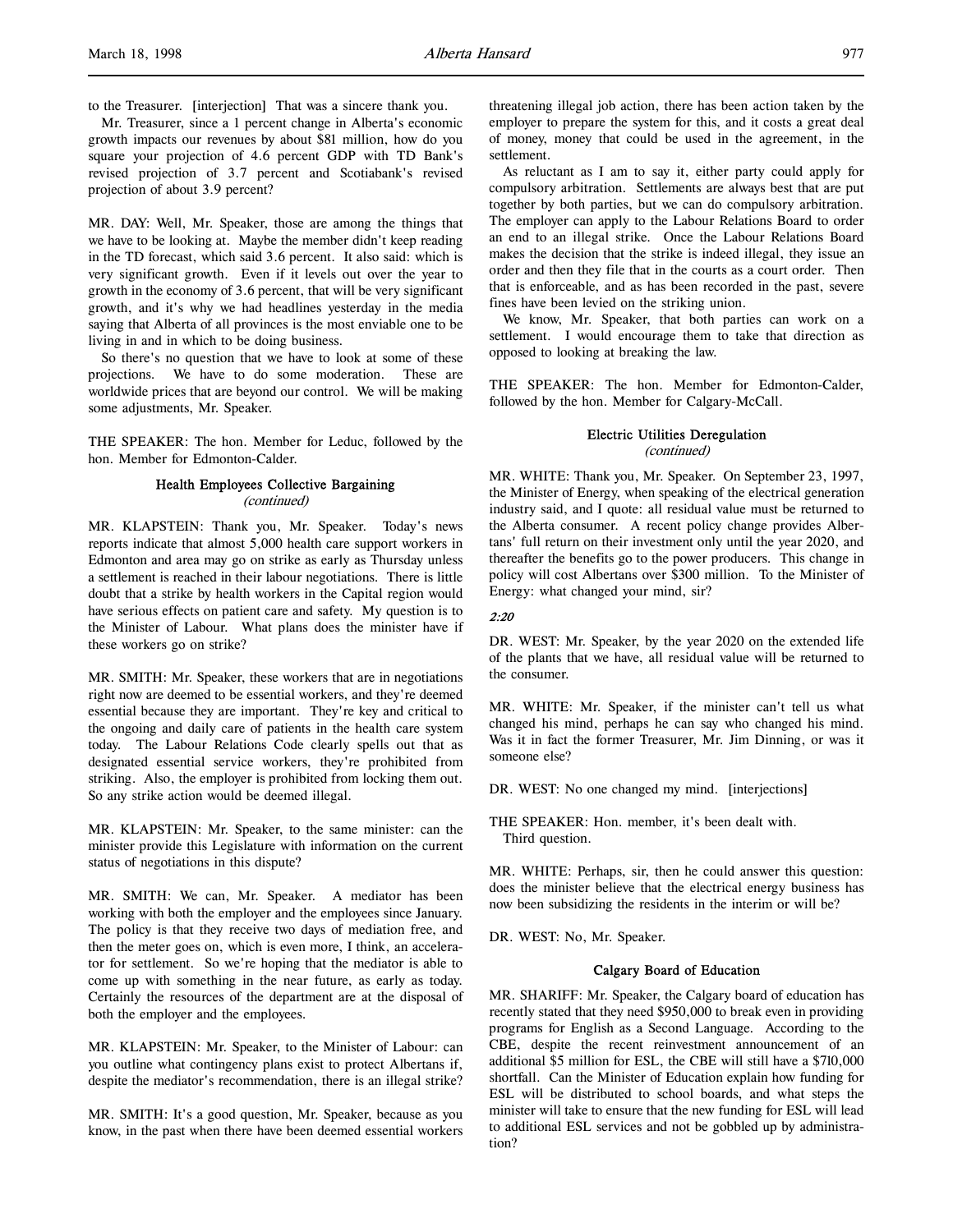MR. MAR: Mr. Speaker, it is a fact that there are children born in this country who enter into our schools knowing little or no English, and up until now school boards have not received ESL funding for those students. Now as a result of reinvestment in this area, those students that are born in Canada that have ESL requirements will receive funding. School boards have been asked to identify the numbers of ESL students that they have, including those that are Canadian born. Once we've identified the numbers of Canadian-born students throughout the province, we will work with the school boards to determine how that money should be distributed and ensure that money goes towards delivery of those particular programs.

Mr. Speaker, it surprises me that the Calgary board would say that they expect a shortfall of \$710,000 when in fact it's not yet even been determined how the money for ESL will be distributed. I want to reiterate that we are working with the school boards very closely to determine how that funding will be distributed and the full funding details will be available when the funding manual for the Department of Education is released in April of this year.

MR. SHARIFF: Mr. Speaker, can the Minister of Education explain to this House why the Calgary board of education is unable to work within the funding framework, at a cost to our children's educational development?

MR. MAR: Well, Mr. Speaker, the funding framework was established to ensure that all Alberta students have equal access to a quality education whether they live in Calgary-McCall or Fort McMurray. This government believes very strongly that the funding level set by the funding framework works for the Calgary board of education and that the funding levels are entirely appropriate. Just like every other board in the province we ask the Calgary board of education to spend less on administration, spend more on student instruction, look for efficiencies within their system, and look for ways that are innovative in improving student learning. My observation of school boards throughout the province is that most of them do a pretty good job of living within those types of parameters, and we expect all boards to do the same.

MR. SHARIFF: Given the inability of the Calgary board of education to meet the needs of all of its students, be they minority or mainstream, will this minister consider replacing the Calgary board of education with a professionally administered system?

MR. MAR: Mr. Speaker, all school boards in the province of Alberta are elected by people who live within those jurisdictions. The election of school trustees takes place every three years as part of the overall municipal elections. The next municipal/school board elections will take place in October of this year. I invite residents of Alberta, not just Calgary residents but residents of Alberta, if they have concerns about the manner in which their school trustees manage the effective delivery of education in their area, to express their concerns at the voting booth.

THE SPEAKER: The hon. Member for Spruce Grove-Sturgeon-St. Albert, followed by the hon. Member for Little Bow.

# Government Vehicles

MRS. SOETAERT: Thank you, Mr. Speaker. Yesterday the minister responsible for handing out the luxury cars to government executives provided the Assembly with information that shows it would be cheaper for them to pay for the mileage of these executives rather than to buy and own 72 luxury cars. My questions are to the minister of transportation. Since your own numbers show that it's cheaper to simply pay for mileage rather than own these luxury cars, why do you still hand out these cars to government executives?

MR. PASZKOWSKI: Thank you, Mr. Speaker. First of all I want to point out there is no minister responsible for handing out luxury cars in the province of Alberta. I'd also like to point out that the average price of the car that is driven by the executive in the executive fleet is slightly over \$29,000. If \$29,000 is considered a luxury car, then perhaps that is the case.

The situation with the executive vehicle fleet of course is entirely different from that with the central vehicle operation in that the executive or the ministers or whoever has been allocated a vehicle is indeed operating under different circumstances than the central vehicle program. The central vehicle program basically is designed to deliver programs. Day in and day out that vehicle does the same job. It's designed basically for a certain purpose. With a minister, obviously every day is different. In my particular case no constituent has ever called me to complain about the money that is spent on a vehicle. What they have called me about is to attend meetings, to attend meetings in a responsible way, to be heard and indeed for discussion purposes.

As far as cost of vehicles is concerned, if indeed \$29,000 per vehicle is considered to be luxury as the hon. member has indicated, so be it. From our perspective we have vehicles that are designed to provide the service. In many cases, Mr. Speaker, it is cheaper for the government to provide a vehicle, and indeed the cost that was clearly demonstrated yesterday by the study that was done by SVS services was that the average cost is \$70 per vehicle per month, the equivalent of a taxi trip to the International Airport and back from downtown Edmonton.

MRS. SOETAERT: Thank you, Mr. Speaker. My supplementary is to the minister of transportation. Given that there are 18 cabinet ministers, why do you have 72 luxury cars?

MR. PASZKOWSKI: Part of the conditions of employment for senior members in government is the availability of cars. If indeed that was taken away, obviously there would be other conditions put into the employment hiring program. This is a condition of hiring policy, so indeed it is part of the package.

MRS. SOETAERT: Thank you, Mr. Speaker. My final supplementary: given that package, could the minister please define exactly what it is? How does an executive win the car lottery of an executive car? Well, what are the qualifications? How do they get it? Who gets it? Why?

MR. PASZKOWSKI: Mr. Speaker, one of those eligible for a car is the Leader of the Official Opposition of this province.

THE SPEAKER: The hon. Member for Little Bow, followed by the hon. Member for Calgary-Buffalo.

#### Provincial Budget Projections (continued)

MR. McFARLAND: Thank you, Mr. Speaker. During the past two weeks we've been made acutely aware of the fragility of budget forecasts based on oil prices following the question from the Member for Edmonton-Mill Creek. I would like the Provin-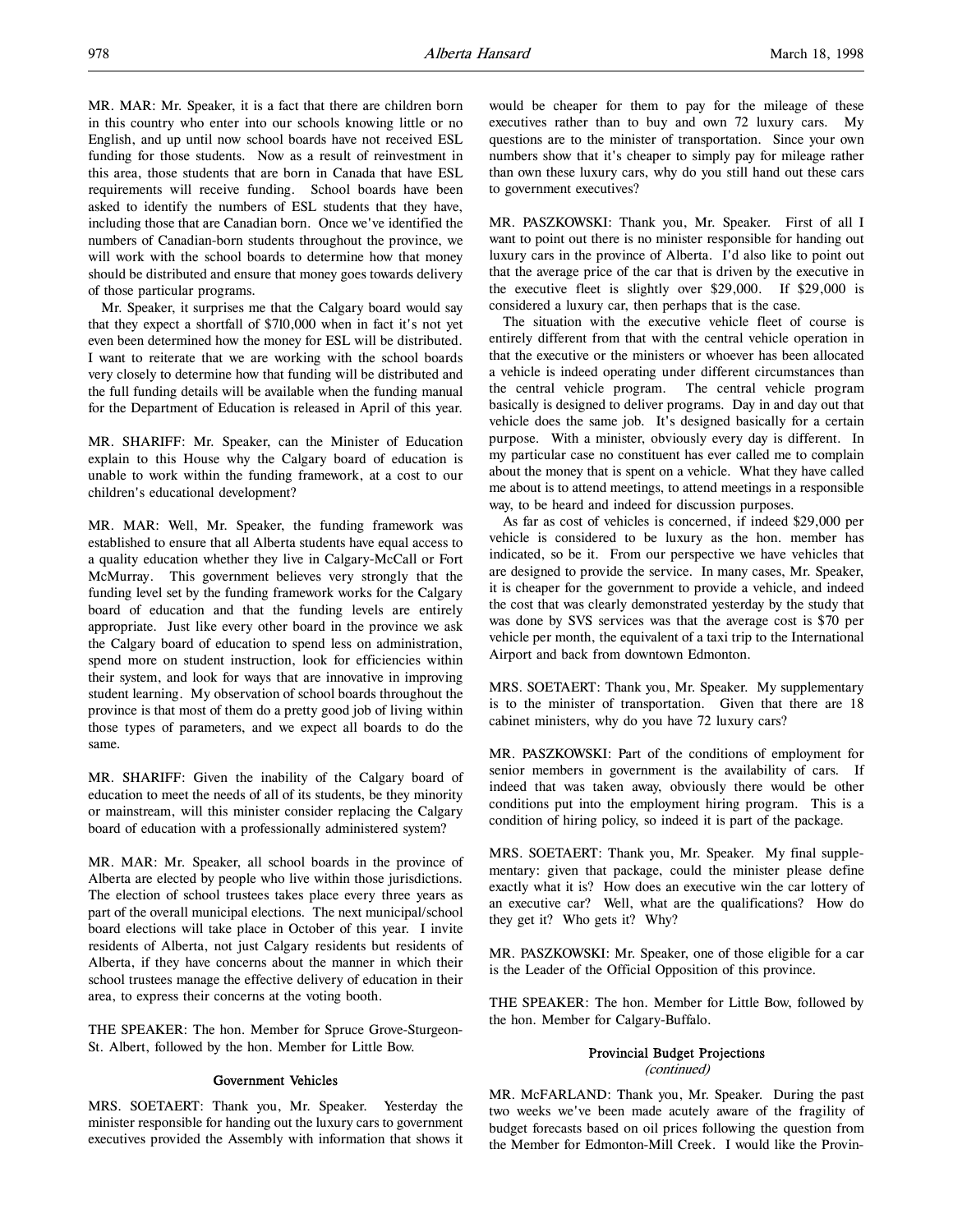cial Treasurer to answer this particular question: in the longer run what plan do you actually have to deal with the deficit for 1998- 99 if the price of oil remains traditionally low?

# 2:30

MR. DAY: Well, we have a plan, Mr. Speaker. It's called Budget '98. It's right here. The plan talks very clearly about the fact that we will not have a deficit. That's part of the plan. That's part of what Albertans have told us: no deficit. We will continue to deal with the debt and meet the demands of the debt pay-down. We'll also continue to meet the demands that we see in health and education. That's the plan, and we'll work carefully with Albertans as the budget year progresses.

I can only say, too, on the volatility of prices, about 10 minutes ago I said the price was \$14.11, which it was, and in the last 15 minutes it's gone up to \$14.48. At this rate if I keep talking, it'll be back to \$19 before question period's over. I'm just showing you what a volatile situation we have, and we're dealing with this in a very measured, very calm way, consulting with industry, consulting with our partners in the province in terms of where the needs are, and we'll continue to do so.

MR. McFARLAND: Mr. Speaker, the Premier has said that in the event we did have a deficit, health and education would not be cut. Will the Provincial Treasurer tell me whether or not infrastructure funding programs will be cut?

MR. DAY: Well now, there is a good question. Mr. Speaker, we announced an increase in infrastructure spending beyond the capital plan this year of about \$260 million. When we did that, we said that would be onetime spending if we had the money and if we'd already put a billion onto the debt. We have projected in the budget for '98 a surplus of \$165 million. We have taken 10 percent of the amount that we projected would come in from oil and from corporate income. We've taken 10 percent and set that aside in a revenue cushion. That's about \$420 million. So there is some room, not a lot, but there is some room there. We'll budget carefully, we'll watch carefully, and we'll deal with it carefully.

MR. McFARLAND: Thank you, Mr. Speaker. If in fact you want to make more room, many of my constituents have asked me to ask you, Mr. Treasurer, if you'll look at reducing some of the social engineering commissions that we have.

MR. DAY: Mr. Speaker, any question of reduction . . . [interjections] I'll have to wait until the noise settles down across the way before I can answer that.

THE SPEAKER: The hon. Member for Calgary-Buffalo, followed by the hon. Member for Airdrie-Rocky View.

MR. DAY: Point of order, Mr. Speaker.

#### Year 2000 Compliance

MR. DICKSON: Thank you, Mr. Speaker. I didn't know whether that was in anticipation.

On March 11, 1996, a colleague in the Liberal caucus asked the then Minister of Public Works, Supply and Services: "In all your technology, are the computer systems computer friendly for the turn of the century?" and "Where in this budget are we starting to plan to meet the needs for changing our information systems?" Last night the Minister of Health said that the year 2000 problem "has really only come to the attention of governments during the past year." To the Acting Premier this afternoon: does the Minister of Health's statement last evening reflect inadequate planning in the Ministry of Health or inadequate planning in the entire government of Alberta?

MR. DAY: Mr. Speaker, let's talk about the entire world. When it comes to planning for year 2000, the entire world is somewhat mystified at how this problem, where computers seem to either freeze up or seize up or crash or shut down in the year 2000, could be foisted on us by an industry that has said the whole technological advancement of this century would be nothing but a boon for humankind. How could the whole world be caught off guard by this?

I'll say something: our province, our government is seen in Canada to be a leader in terms of going after the problem and making sure that the funds are set aside for this. We're not caught off guard. We are asking the question along with the rest of the consuming public that uses computers: how could the computer industry have let us down so badly? But we're not sitting around stewing about it. We're doing something. We're getting the analysis done, and we're actually giving money to the funding of that so we don't have a serious life-and-death problem in the health industry.

MR. DICKSON: Well, Mr. Speaker, in light of all of that stateof-the-art planning we have going on in this province, how is it that last night the Minister of Health didn't know how many computers in the health system and in the regions were noncompliant for the year 2000 and didn't know how much money was required for each of the 17 regional health authorities? If we had all that great planning, why so many outstanding questions?

MR. DAY: Mr. Speaker, let me ask the member: how many computers are in your offices? See, he doesn't even know that in his own office, and he expects the Minister of Health to know how many computers are in every hospital in the province?

MR. SAPERS: Point of order.

MR. DICKSON: Mr. Speaker, my final question goes to the Provincial Treasurer rather than the Acting Premier, and it would be: on what possible basis can this government and this Provincial Treasurer claim that 130 million supplementary dollars are going to be sufficient, which is the representation members heard last evening, to meet the year 2000 compliance challenge?

MR. DAY: Mr. Speaker, we operate on trust when we deal with the regional health authorities. We asked them to do a thorough review and a thorough assessment. We're dealing with a problem that the entire computerized world is dealing with, trying to get an assessment on this. We don't think it's time to play politics, to wonder about how many pacemakers might actually stop working on December 31, 1999, how many of a variety machines might become nonfunctional and cease to function. We don't want to play politics with that. We get a best estimate from the regional health authorities. We listen carefully to them. We're operating on trust. The Minister of Health will also be dispensing these dollars in a very careful way to make sure they're going towards their intended purpose. We don't think this is the time to play around.

We're leading the nation in terms of doing the analysis, and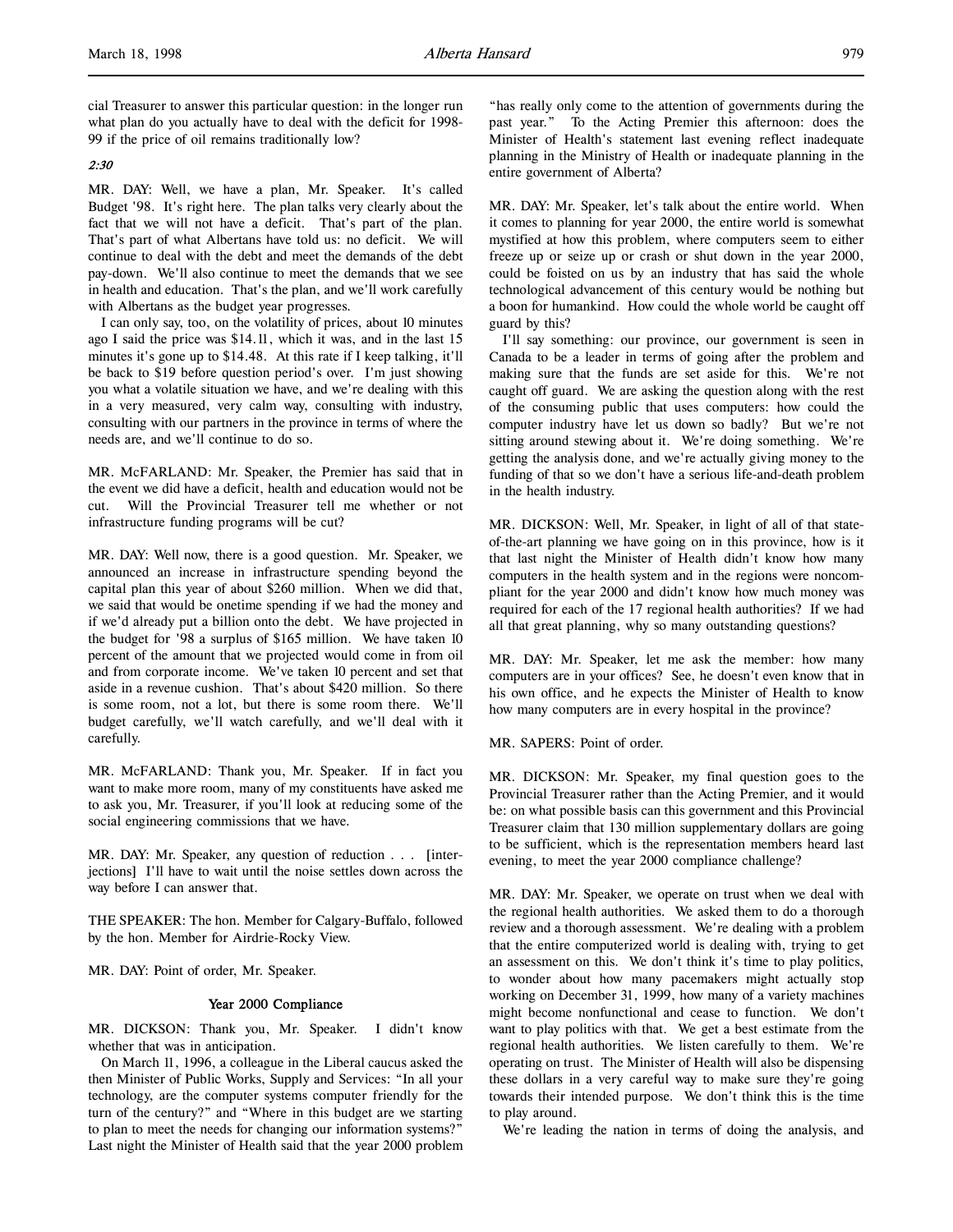we're sending the message out to Albertans that they will be safe in hospitals in Alberta because we're taking a forward-thinking, proactive approach to this.

# Speaker's Ruling Oral Question Period Rules

THE SPEAKER: The time for question period has now left us. Prior to going to Orders of the Day – and Wednesday's Orders of the Day are always interesting. Perhaps there's some correlation between the fact that we have Written Questions and Motions for Returns and debates on Wednesdays, the existence of that and the number of points of order, which usually seem to erupt on Wednesdays. Perhaps there's some correlation with respect to that.

Hon. members, I did make a comment earlier in question period that my observation has been in recent days that there seems to be an extension of debate coming out of committees into this particular Assembly with respect to questions. I took an opportunity several days ago to stand in this Assembly and cite certain passages out of *Beauchesne*. I only got up to point 6 of certain sections, but I would refer all members to perhaps do some continuing of the reading on their own. I suspect that the reason we have four points of order today is simply because not all hon. members have been abiding by what the guidelines are in Beauchesne with respect to questions. Perhaps there's need for the Speaker himself to spend some time tonight reading those sections again and perhaps to be a little finer with respect to the questions. I might add that this comment applies to all quarters in the House.

Okay. On purported points of order, first of all the hon. Member for Edmonton-Glenora.

# Point of Order Insulting Language

MR. SAPERS: Thanks, Mr. Speaker. My first point of order has to do with an exchange between the minister responsible for gaming and lotteries, Economic Development, and the Leader of the Official Opposition. Of course, I don't have the benefit of Hansard, but I did take notes. I'm rising under Standing Order 23(j), the use of insulting language, and 23(h) in terms of making allegations.

My notes indicate that the minister, in response to the hon. Member for Edmonton-McClung, used the words: in my opinion, the Leader of the Opposition's performance was abysmal. Mr. Speaker, this is a very personal observation and one that is actually quite unwarranted in terms of the nature of it being a personal attack.

Even more so, Mr. Speaker, it seems to offend sections 409(1) and 409(3) of Beauchesne, in which Beauchesne advises that questions should "not seek an opinion," and, by extension, answers should not be prefaced with the offering of an opinion, particularly when the Member for Edmonton-McClung, the Leader of the Official Opposition, was asking a very serious question about government policy.

So I would ask that the minister stand up, acknowledge that it was wrong for her to confuse her personal opinions with her areas of competence as a minister, and withdraw the insulting language that she used.

# 2:40

THE SPEAKER: The hon. Government House Leader.

MR. HAVELOCK: Yes. Mr. Speaker, in light of the events of

the past week I consider myself to be somewhat of an expert in the area of criticism.

Quite frankly, for the minister to state that in her opinion she felt the performance of the Leader of the Opposition was abysmal is simply an honestly held opinion. I can't believe that he would stand up on a point of order of that nature. I think he's being a little overly sensitive on this one. I don't see how there's a point of order on this. I mean, the words aren't even unparliamentary, if you look at Beauchesne.

THE SPEAKER: Well, we have four of them, hon. members, so we'll get to the first one first.

There's absolutely no doubt whatsoever that the hon. Minister of Economic Development said the following: "Mr. Speaker, quite frankly, my assessment of last night was that the hon. Leader of the Opposition's performance was abysmal." Period. That was fact; that's what was stated. So, hon. Member for Edmonton-Glenora, you certainly have the right quotation.

My reading of this, however, seems to indicate to me that the hon. Minister of Economic Development did not say that an hon. member was abysmal but, rather, that the performance was abysmal. Certainly, it's also very true that there is no reference in Beauchesne to the word "abysmal" being unparliamentary. Of course, if it was unparliamentary, then we might suggest that 23(h) might fit in terms of prohibition of an allegation against a member. This doesn't appear to be an allegation. While the word itself may have certain connotations, it seems to be rather tame compared to other language that the Speaker has heard in this House. Unfortunately, he doesn't like to hear it but has certainly heard it. So that's that for that one.

A purported point of order, the hon. Member for Edmonton-Glenora on behalf of the hon. Member for Spruce Grove-Sturgeon-St. Albert.

# Point of Order Allegations against Members

MR. SAPERS: Yes. Thank you very much, Mr. Speaker. This has to do with an exchange between the Member for Spruce Grove-Sturgeon-St. Albert and the minister of transportation, who absolutely violated Standing Order 23(h) in making an allegation, where in response to a very serious question about government largesse he made the allegation that the Leader of the Official Opposition takes a government car. His words, to the best of my ability to listen and to take notes, were that the Leader of the Opposition gets a car.

Now, it's true that Standing Orders would permit that, but I would like, Mr. Speaker, for you to consider that cars are made available primarily to two members of the Official Opposition: the chairman of Public Accounts and the Leader of the Official Opposition. Not in the history of this caucus has the chairman of Public Accounts, when it was either Muriel Abdurahman or now my colleague from Edmonton-Calder, taken advantage of that offer. Never has any member of the official Liberal opposition taken a car: not Nick Taylor, not Laurence Decore, not Bettie Hewes, and certainly not the Member for Edmonton-McClung.

So the minister of transportation should stand up, do the right thing, set the record straight, and acknowledge that no member over here has ever parked in the government pork barrel when it comes to taking government cars.

Thank you.

THE SPEAKER: On this purported point of order, the Minister of Transportation and Utilities.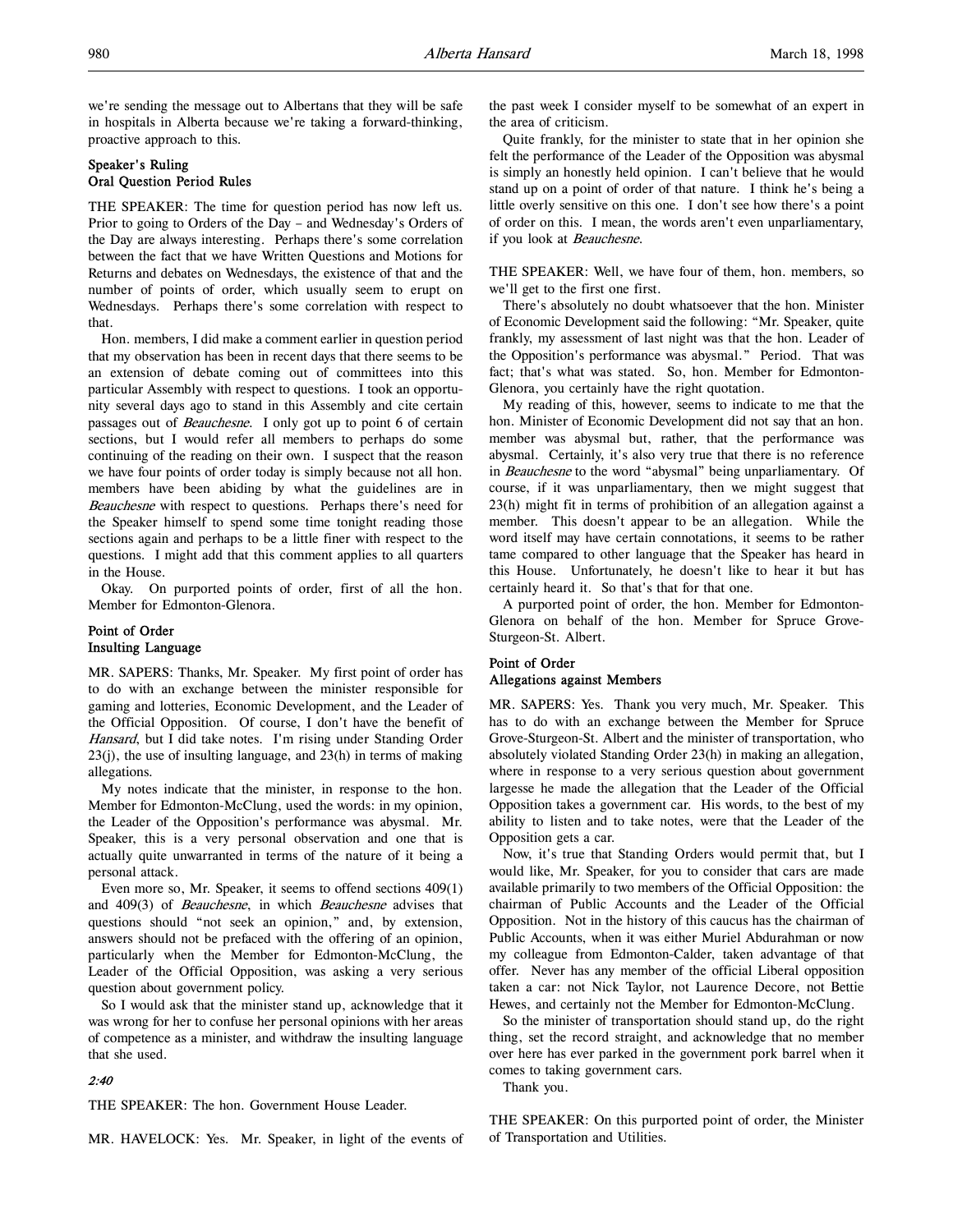MR. PASZKOWSKI: Mr. Speaker, the question that was asked, as I understood it, was: who is eligible for these cars? The eligibility includes the Leader of the Opposition.

THE SPEAKER: This is the extent of this purported point of order? This is the debate?

The hon. Member for Spruce Grove-Sturgeon-St. Albert asked a question, a policy-related matter, if the Speaker heard this correctly – and I think he did hear it correctly – to the hon. Minister of Transportation and Utilities: who is eligible? [interjection] I'm sorry. She asked: who is eligible? The words are very clear here. The Minister of Transportation and Utilities got up and didn't say that 72 people were eligible. He just said that included in those who were eligible was the Leader of the Official Opposition. Bang. Sat down. That's it.

There's no point of order.

Okay. The Provincial Treasurer on a purported point of order.

#### Point of Order Clarification

MR. DAY: Mr. Speaker, I rise under the provision of Standing Order 13(2) to respectfully ask some clarification, as Beauchesne 9 indicates that the Speaker sets the general principles for question period, and I acknowledge that and respect that. On my attempted response to a third question, the din from across the way was so loud that I had to sit down and wait for them to stop, and then it moved on. I'm wondering – if that is seen as a precedent, it could be used as a strategy by either side for a person not to be able to finish questions. I'd just seek your guidance on that.

THE SPEAKER: Under Standing Order 13(2), this is a point of clarification with respect to this, and that's certain welcomed and, as always, a given one. There is actually no doubt at all that at various points during the question period today there was a din. I think, hon. Provincial Treasurer, that you referred to a din in the House. It came from all quarters of the House. And it's absolutely correct. The Provincial Treasurer was responding to a question, and he said something along the line that he would finish. It was a very subjective call by the Speaker at that point. The Speaker, looking at the Provincial Treasurer, concluded that the Provincial Treasurer would never, ever be talked over by the opposition, so subjectively the Speaker concluded that the Provincial Treasurer had concluded his response and moved on.

So much for that purported point of order.

Okay. The hon. Member for Edmonton-Glenora.

MR. SAPERS: Mr. Speaker, my final point of order – quite frankly, I found that it offended my sensibilities because of a really, really dumb statement that the Provincial Treasurer made, but it would really just be an extension of debate, so I won't pursue the point of order.

THE SPEAKER: Okay. Before moving on to Orders of the Day, might we revert briefly to Introduction of Guests?

HON. MEMBERS: Agreed.

THE SPEAKER: The hon. Minister of Advanced Education and Career Development.

#### head: Introduction of Guests

(reversion)

MR. DUNFORD: Thank you, Mr. Speaker. I'd like to introduce

to you and through you to the Members of the Legislative Assembly a tremendous community leader. His stature in physical size is outstripped by his spirit and his willingness to deal with the average citizen. I'd like to introduce Mayor David Carpenter of the city of Lethbridge.

head: **Orders of the Day** 

head: Written Questions

MRS. BLACK: Mr. Speaker, I move that written questions appearing on today's Order Paper stand and retain their places with the exception of written questions 33 and 40.

[Motion carried]

#### Public Service Employees

Q33. Mrs. Soetaert moved on behalf of Mr. Mitchell that the following question be accepted:

What was the number of public servants employed by the government within the age ranges of 25 years and under, 26 through 30 years, 31 through 45 years, 46 through 60 years, and over 60 years of age for the calendar years 1981, 1992, and 1997?

MR. DUNFORD: Mr. Speaker, I'd like to report that I'm willing to accept that question.

THE SPEAKER: The hon. Member for Spruce Grove-Sturgeon-St. Albert to close the debate.

MRS. SOETAERT: Thank you, Mr. Speaker. That was far too easy for a day of debate. I really thank the minister.

[Motion carried]

# Civil Service Management Staff

Q40. Mrs. Soetaert moved on behalf of Mr. Mitchell that the following question be accepted: What was the average age of and number of managers employed in the Alberta civil service in each of the calendar years 1981, 1992, and 1997, and what was the average age of and number of executive managers employed in the Alberta civil service in each of the calendar years 1981, 1992, and 1997?

THE SPEAKER: The hon. Minister of Advanced Education and Career Development.

MR. DUNFORD: Thank you, Mr. Speaker. Again, the government is willing to accept this question.

THE SPEAKER: The hon. Member for Spruce Grove-Sturgeon-St. Albert to close the debate.

MRS. SOETAERT: Thank you, Mr. Speaker. I'm very pleased that the hon. minister is giving us that information. Thank you.

[Motion carried]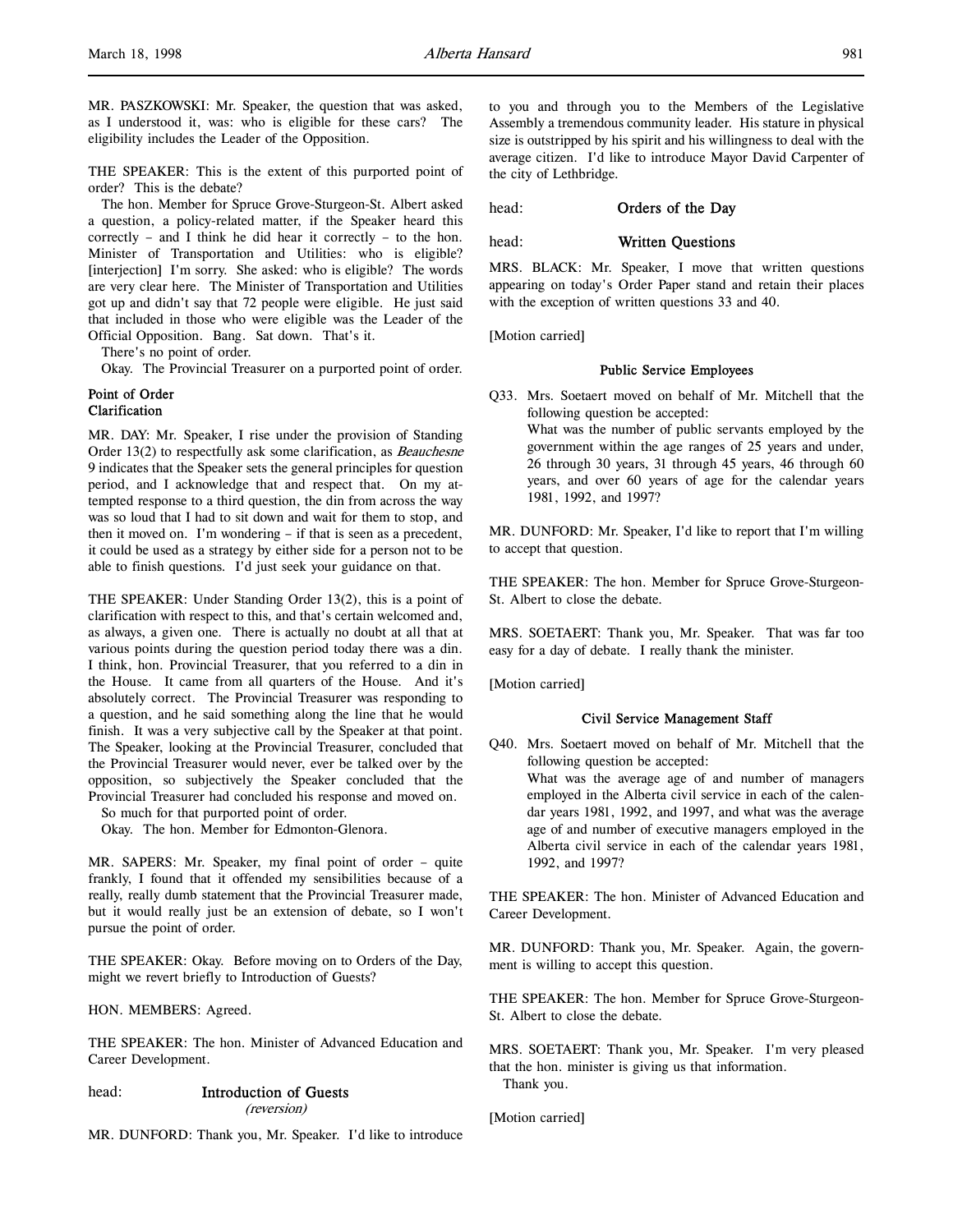# 2:50 Motions for Returns

MRS. BLACK: Mr. Speaker, I move that motions for returns appearing on today's Order Paper stand and retain their places with the exception of motions for returns 38 and 39.

[Motion carried]

#### Capital Regional Health Authority

M38. Mr. Sapers moved on behalf of Mr. Dickson that an order of the Assembly do issue for a return showing copies of all contracts between private health care operators and the Capital regional health authority within the time period January 1, 1997, to January 1, 1998.

MRS. BLACK: Well, Mr. Speaker, on behalf of my colleague the hon. Minister of Health I have to reject Motion 38, and I have to do that because Alberta Health does not keep copies of these contracts and therefore would not be in the position to be able to provide that information. Also, releasing contracts could always have implications of personal information being divulged, which is not allowed or could cause difficulties under the confidentiality rules of government. Therefore, unfortunately we must reject Motion 38.

THE SPEAKER: The hon. Member for Spruce Grove-Sturgeon-St. Albert.

MRS. SOETAERT: Thank you very much, Mr. Speaker. I find it quite surprising that there are actually no copies kept of these contracts. If I understood the minister correctly, she's saying that the Capital regional health authority does not keep copies of those contracts; certainly Alberta Health doesn't. I would then like to just question this government: why wouldn't they be able to access copies of those contracts through the Capital regional health authority? They are appointed boards. Ultimately, the minister is responsible. Ultimately, that information is somewhere, and when people are really worried about private health care moving into this province and creating a two-tiered system and people without money not being able to access health care, with lineups miles long at public hospitals and then luxury spots at HRG in Calgary, I think people have every right to know what kind of contracts are out there. I think it's splitting hairs to say that Alberta Health doesn't have it, that maybe the Capital health authority does, but we're not going to ask for it.

I think that information on contracts between private health care operators and the Capital regional health authority is information we should have. Those are our tax dollars paying for it. That is information the public deserves, and I'm very disappointed that this government can't find their way to getting this information to this table and to this Legislative Assembly.

THE SPEAKER: The hon. Member for Edmonton-Glenora to conclude the debate.

MR. SAPERS: Thanks, Mr. Speaker. The government of Alberta has steadfastly refused to provide a framework for contractors through health regions. The Auditor General, outside auditors, the health care administrators themselves in the regions have all been pushed and pulled by this absence of government policy. The government has talked about introducing legislation that would create some kind of an oversight or review process for increased privatization of health care in this province. Every time something happens in health care that is not popularly accepted, the government has the convenience of pointing the finger of blame at the regional health authorities and tends to ignore or take any responsibility on their own.

This is a primary example of that. You've got an absence of government policy. You've got regional health authorities that are trying to cope with providing services to increasing numbers of people with decreasing dollars. They are being driven because of government policy to create this false market in private health care, and the government wants Albertans to believe that they don't even monitor, that they don't even look over the shoulder of the regional health authorities when it comes to the tendering of these private-sector third-party contracts.

We know that there is ever escalating private-sector involvement in the provision of what used to be public health care. We know that millions and millions of dollars change hands between taxpayers of this province and for-profit health care providers. It's simply not good enough for the government to say: we don't get that information; the health authorities do. When you go to the health authorities and you ask for the information, they say: well, we don't really have to give you that information; you should go to Alberta Health and ask to get it from them. So you've got this classic case of people pointing fingers at each other and trying to pass the buck, and what we have here in the Assembly is an absolute absence of transparency when it comes to the nature of the private contracts in health care and the expenditure of taxpayers' dollars.

These are not purely private transactions; these are transactions using public money to provide services in what used to be a public health care system. I think it's a very sad day that the government would stand up and deny responsibility for monitoring this trend and for being able to produce the documents that would specify the nature and the volume and the value of those contracts.

We're not asking for any top secret, private information that would jeopardize anybody's proprietary business interests. We're talking about a matter of public policy, urgent public policy, in fact, that tops all the lists of all the surveys and polls of what's on the minds of Albertans, and it would just be a very responsible thing for the government, if they don't have the information, to go out and get it and then bring it into this Assembly. I'm very disheartened that they don't see that that is their responsibility.

[Motion lost]

# Calgary Regional Health Authority

M39. Mr. Sapers moved on behalf of Mr. Dickson that an order of the Assembly do issue for a return showing copies of all contracts between private health care operators and the Calgary regional health authority within the time period January 1, 1997, to January 1, 1998.

MRS. BLACK: Again, Mr. Speaker, on behalf of my colleague the Minister of Health I'm afraid that we're going to have to reject Motion for a Return 39 for the same reasons. As Alberta Health does not have copies of these contracts and therefore cannot provide them, we must reject the motion.

MRS. SOETAERT: Well, Mr. Speaker, once again I'm terribly disappointed. It also leads me to believe that if Alberta Health doesn't have this information, then they'd better get it. They should be concerned about what's happening. A particular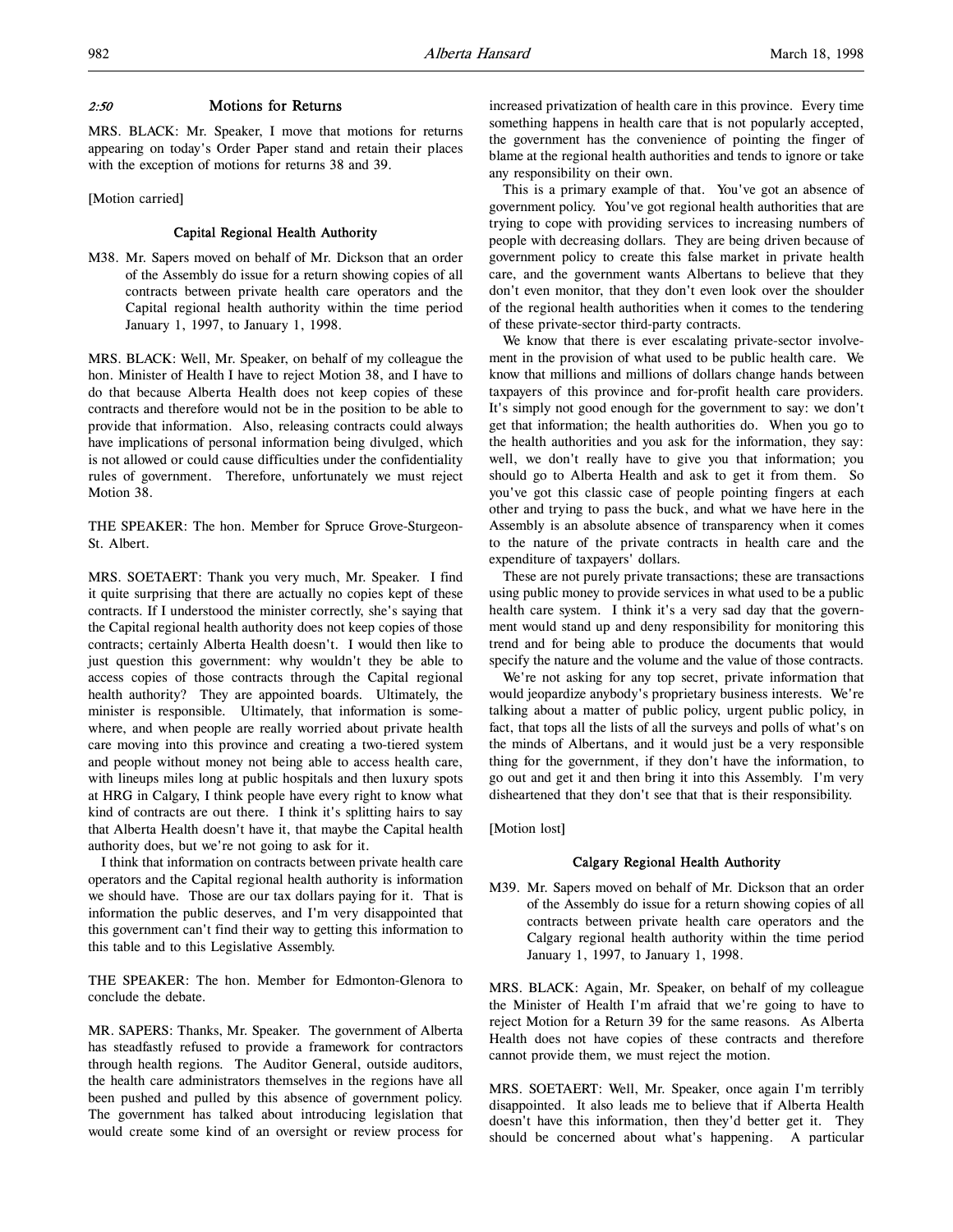concern in Calgary: we all know that there's a private health care facility down there, HRG. There could be all kinds of conflicts with that, and I would suspect that certainly Alberta Health should have that information if they don't.

These are taxpayers' dollars going to private health care providers and operators, and I think there certainly shouldn't be any problem getting the information. We're not asking for personal information on any one person or situation. People in Alberta have a right to know what kinds of dollars are being spent with private health care facilities, and this government and all its members should certainly want to know that, particularly with the Calgary regional health authority. There are enough members over there that they should want to know. There are their constituents who want to know, and certainly they should be doing their best to find that out so that we don't come to the floor of this Assembly and have to regretfully hear that the motion's being rejected.

So, Mr. Speaker, I'm very disappointed, and I hope the government works at doing a better job of getting information.

MR. WHITE: Mr. Speaker, the performance of this government in this instance is abysmal. This is simply information that should be forthcoming from any government that calls itself open and accountable. I mean, how many times have members opposite from Calgary been asked: do we have a two-tiered health care system in Alberta or not? You've been asked a hundred times if once, and this would answer it. This is our contractual obligation to a private health care provider, yet you don't even collect the information. That's worse than abysmal; it's a dereliction of duty.

I mean, there is something with regards to compliance with the Canadian act as it applies to health care, and that is that it's universally accessible. Well, this clearly says that this government doesn't really give a darn whether it does happen or not. If you don't know and can't find out what the contractual obligations are between the RHA of Calgary – the Calgary regional health authority knows about the contract, who gets the money – then to hide behind that is a pretty sad state. I mean, to call yourselves open and accountable is absolute balderdash, and I think you'll find that in Funk & Wagnall's also, Mr. Speaker.

Thank you.

# 3:00

THE SPEAKER: The hon. Member for Edmonton-Glenora to close the debate.

MR. SAPERS: I'm afraid so, Mr. Speaker. The Canada Health Act makes it very, very clear that one of the principles of our public health care system and one of the things the province of Alberta must abide by is the principle of public administration if it wants to continue to receive nearly half a billion dollars or, in fact, in excess of half a billion dollars in transfer payments through the Canada health and social transfer for the provision of health care services in this province. What public administration means is that there is full and total accountability for the expenditure of those tax dollars that are used to provide health care services to all people in this province regardless of their ability to pay.

What we're seeing is an increasing trend where, because of ever shrinking budgets and the shaving of budgets and the shrinking of financial support coming from the provincial general revenue fund to health authorities, they're being found making deals with the devil. The devil in this case is the for-profit, private health care providers. Some of these private, for-profit

health care providers are doing exceptionally good work, and some of them are not doing exceptionally good work. Some of them are providing very good value to the taxpayers, and some of them are not providing very good value to the taxpayers. Mr. Speaker, nobody in this Assembly is going to be in a position to be able to review that and therefore be accountable to our constituents, our public. This offends that principle of public administration and that two-way accountability. It is simply not good enough for the government to say: we don't collect the information, we don't ask for the information, and therefore we can't provide the information.

Mr. Speaker, several health authorities, including the Calgary regional health authority, have set up, have incorporated holding companies that they operate. They've set up corporate entities that operate as subunits of the health authorities, and these corporate entities may be doing any one of a number of things, including entering into contractual relationships with third parties. Now, we could have the absurdity develop in this province where the government of Alberta takes sweat-soaked loonies, to quote the Provincial Treasurer, from taxpayers, puts those sweat-soaked loonies in the government's right pocket, and then takes other sweat-soaked loonies out of its left pocket and gives them to the regional health authorities. Then the regional health authorities, instead of being an extension of government accountability, take those taxpayers' sweat-soaked loonies and contract en masse, in a block, with a for-profit provider.

Now, I said that we could have the absurdity of that happening, Mr. Speaker, but that is in fact happening. So we could get to the point where this government will say that 2 and a half billion dollars of taxpayers' money goes to regional health authorities. Those regional health authorities take that money and put it into one of their holding companies and then charge that holding company with the responsibility of contracting with a whole series of for-profit, private providers. And then they'd have the nerve to come back into this Assembly and say: we don't know anything about those contracts, and we can't be accountable for that 2 and a half billion dollars. That would be totally unacceptable.

So, Mr. Speaker, the government cannot get away with saying that we simply don't ask for that information, because they have to ask for that information. It is the nature and the basis of public administration that they need to know where those taxpayers' dollars are going when they are expended on health care services for Albertans, when they are expended for the purposes of people in this province seeking unfettered access to needed medical services.

So, Mr. Speaker, I would hope that the government forthwith and with alacrity and dispatch changes its attitude and asks for, insists on, and lives up to its obligation to provide the information that the Official Opposition is requesting.

[Motion lost]

# head: Public Bills and Orders Other than Government Bills and Orders head: Committee of the Whole

[Mr. Tannas in the chair]

# Bill 206 Human Tissue Donation Procedures Statutes Amendment Act, 1998

THE CHAIRMAN: This afternoon we have for consideration an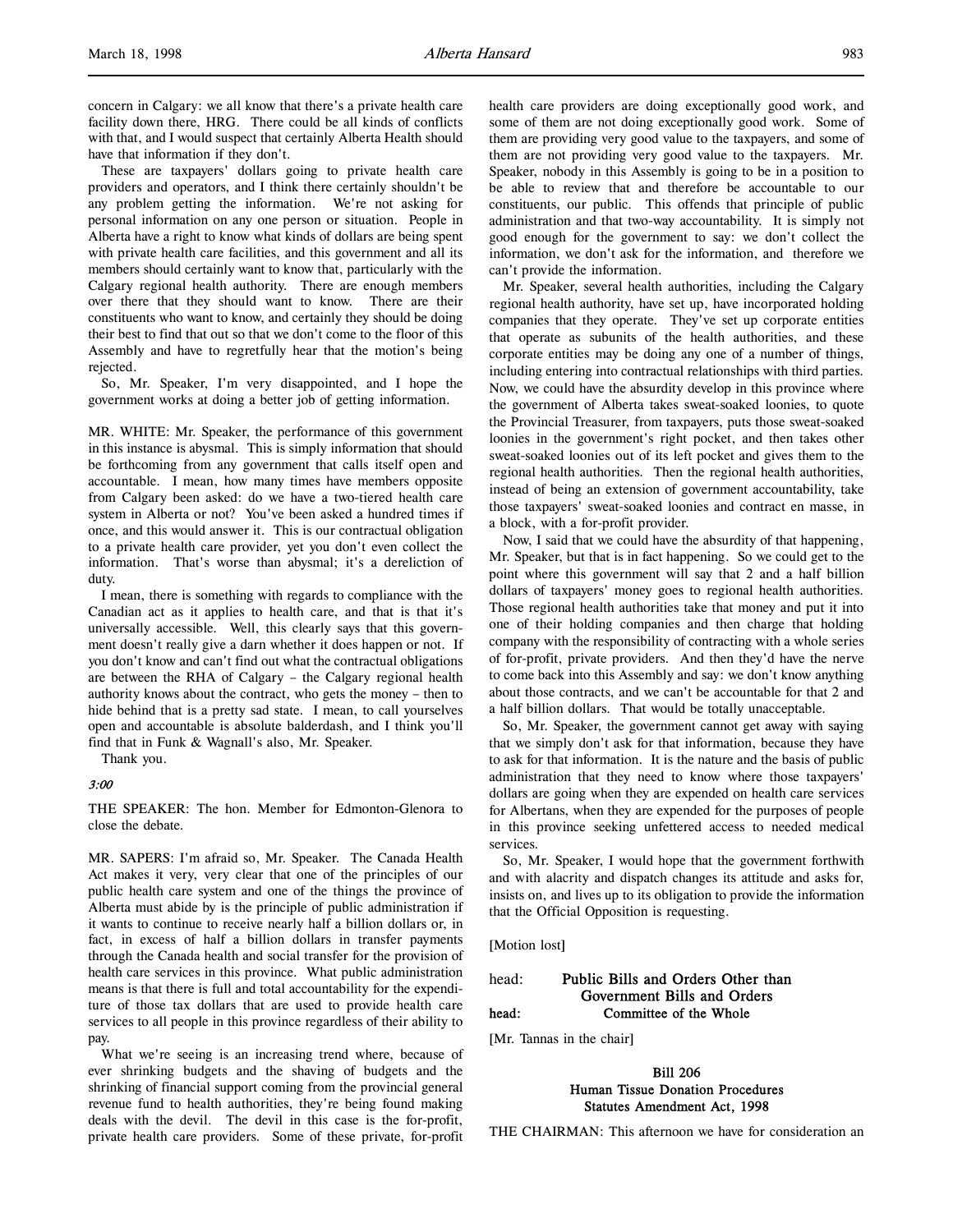amendment, known as amendment A1, as proposed by the hon. Minister of Health.

The hon. Minister of Family and Social Services.

DR. OBERG: Thank you very much, Mr. Chairman. It certainly gives me pleasure to rise to speak on the amendment. As you know, I spoke on the original bill as well.

Some of the controversy that has come forward on this bill has come from the Calgary regional health authority. The organizations that are involved with human tissue procurement and human tissue donation are very much in favour of these amendments. They're very much in favour of the bill, and the hon. member who proposed this bill must be commended for the work that she has done.

Mr. Chairman, if I may, I'd like to go through the letter that John Jarrell, chief medical officer for the Calgary regional health authority, sent to the hon. member. The first point that he makes is a definition of a potential donor. What he states is:

This definition would place the attending physician and other staff in a conflict of interest and would create an ethical problem for them if they believe that under the circumstances it would be inappropriate to certify someone as a potential donor.

He also went on to say that "a potential donor does not require any form of consent."

This isn't true. The potential donor must have signed on the back of their health care card that they are a potential donor. I don't think any hospital care worker or any physician would go out and actively solicit people to be organ donors. I think that is a certain conflict of interest. I'm afraid that Dr. Jarrell does not understand what this bill states. There is no way that a potential donor can become a donor unless he himself has first given the consent for the donation of the organs.

Mr. Chairman, the other issue that he brings up is the ministerial guidelines. I find these quite amazing and quite interesting, as a matter of fact.

The CRHA views the amended version as being likely to create an unacceptable conflict of interest for those involved in the care of the critically ill.

What Dr. Jarrell is saying is that the people working in ICU – the health care workers, the nurses, the doctors – would change their judgment about a particular patient just to get organs for donation.

Mr. Chairman, I find that quite repulsive. There is no health care worker, there is no physician that I know who would ever, ever put anything first except the patient's life. There does come a time, there comes a moment in time when the person's life – if it becomes inevitable that the person is not going to live, at that time there is an onus, a very important onus, on the attending staff, on the attending medical staff and the attending health care workers, to ensure that that person's organs, that person's gift of life can be transferred to someone else. This is a very critical thing.

Mr. Chairman, I draw attention to the fact that only 14 donors were identified in Calgary last year, whereas there were something like 37 in Edmonton. Even 37, albeit a good number, is an unacceptably low number of people who should be donating their organs for transplant.

#### 3:10

Mr. Chairman, John Jarrell goes on and states:

It is unusual and inappropriate for the Minister to tell hospitals and their professional staff how to perform their tasks in such areas as . . . assessing potential donors.

It is not the minister's intention to tell the medical staff or the hospital care workers what a potential donor is. That's a medical decision, and in no way will the minister become involved in actually identifying who is a potential donor and who isn't. If, for example – and I'm not pointing fingers – you had a long history of drinking, a long history of alcohol abuse, it's obvious that you would not be able to donate organs such as the liver for a liver transplant. That's just a fact of life. Your liver would have been damaged. That is not a decision the Minister of Health makes. That's a decision the attending physician makes at the time.

"Defining the role of hospital staff in the donation and transplantation of human tissue." I think it's absolutely critical that the Minister of Health get involved in that so he can set provincial standards on what should happen for people when it comes to organ transplantation and organ donation. This is in no way stepping on the turf. This is exercising the rights and responsibilities and the moral obligation that we put on the Minister of Health to ensure that these organs are transplanted and someone else can go on and lead a fruitful life. It's absolutely critical that the minister bring forward the roles of the hospital staff.

Mr. Chairman, as you know, I'm a physician. I have been involved in cases where unfortunately our resuscitation attempts on certain people have not been effective and the person has died. At that time we say, "Well, what should be done about donation?" Everyone kind of sits there and looks at each other and says, "Well, I guess it's too late." If there was someone there that said, "This is what you do and this is how you do it; I will look after it; I will ensure that it's done," the organ donation numbers would skyrocket.

There are a lot of potential candidates that do not have their organs harvested. Cornea is probably the best example. There are a lot of people in the province that are awaiting corneal transplants. There are a lot of people in the province that die in hospitals. A lot of these corneas could be transplanted to the individuals, yet they are not because there is no role defined for hospital staff on what they should or should not do.

"Training staff in the donation and transplantation of human tissue." Mr. Chairman, it hasn't been done. There have only been 14 in Calgary. I think perhaps the minister has the right and has the obligation to do that, not to do the actual training but to tell the hospital and the regional health authorities that there must be someone there who is trained in the donation and transplantation of human tissue. This should not be left up to the attending general practitioner in the emergency ward because that is not their job. They are thinking about saving the person's life. They are thinking about the acute illness at the time. There must be someone available who is aware of the intricacies involved, who is aware of the sensitivities at that particular time of death, the sensitivities with the patients' families, the sensitivities with everything that is occurring. Those are very special people, and they must be there.

"Communicating with staff on this matter." Mr. Chairman, it hasn't been done to date. This has not been done to date. I think it is well within the minister's prerogative, not to set out that you must communicate in this particular manner but to say that communication with the staff must take place. The staff must know what is happening when it comes to organ transplantation. They must be aware of the processes in place to harvest organs. They must be aware of what organs can be harvested. That's absolutely critical.

The final one is "keeping information and statistics." It's very uncommon for me, Mr. Chairman, to actively criticize someone in my profession. I do not do that. I have had opportunities, but in general I don't do that. It is absolutely critical that we keep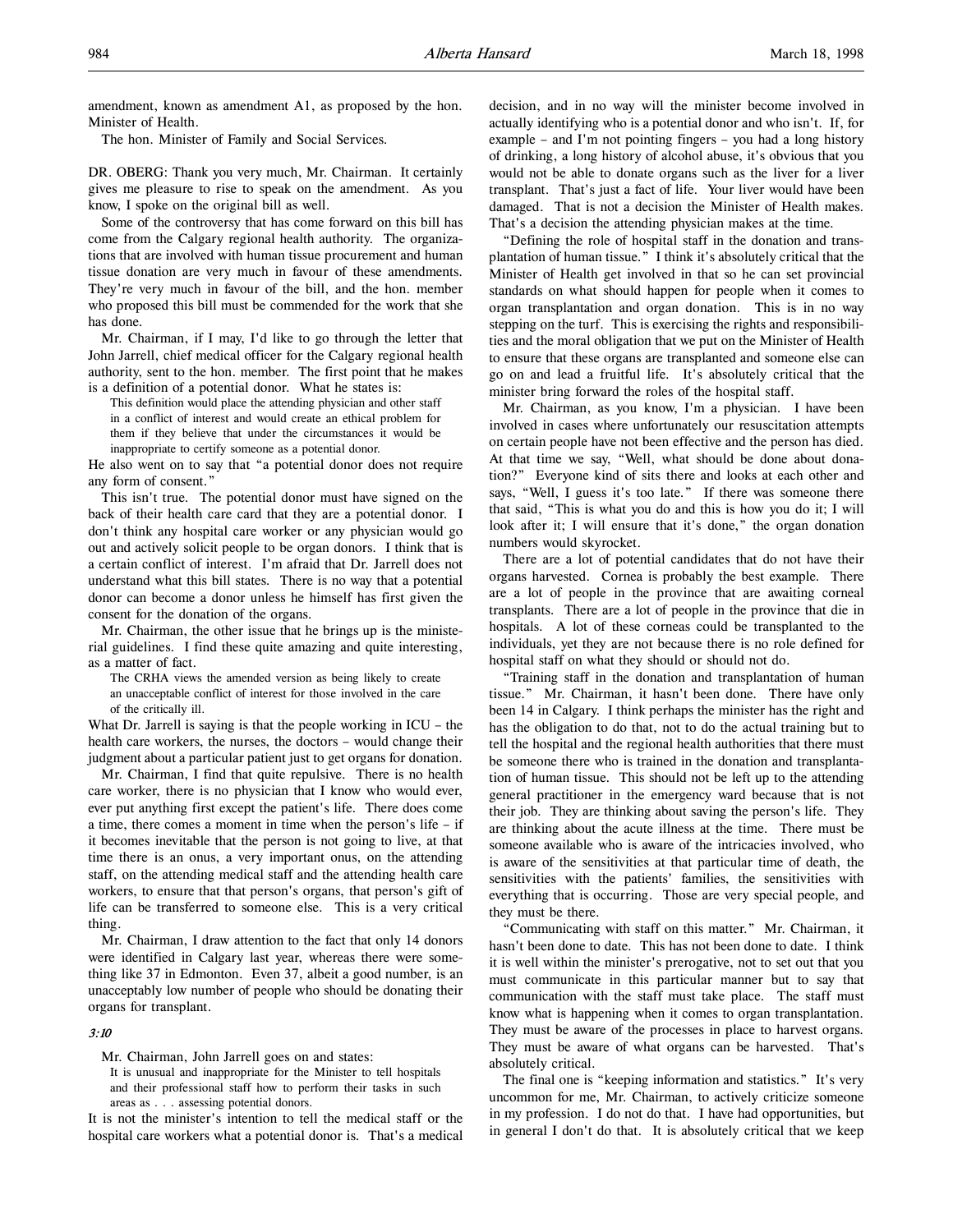This is the province of Alberta. The organs for donation, the organs for tissue transplantation are not exclusive to an RHA. If someone dies in Medicine Hat or if someone dies in Brooks, those organs can be taken to Calgary; they can be taken to Edmonton. As far as I'm concerned, Mr. Chairman, they can be taken to Timbuktu so that they can be transplanted into someone else to give that other person a chance at life.

Mr. Chairman, the ministerial guidelines I think are critical, and I commend the member for putting them in.

I must give one criticism to the hon. member with regards to the Human Tissue Gift Act, and that is about the irrevocable consent. If I sign my consent card, I do not want my family, I do not want anyone else – that's in the amendments, Mr. Chairman – to come forward after I am dead and say, "No, we don't want him to give his organs." I think that's wrong. Again, this my personal belief, but I think the irrevocable consent should be left in the bill.

Mr. Chairman, in general, this is a very good act. In general, it's an act that I think will help a lot of people in this province. I think the ministerial guidelines are critical. I think there is a role for the Minister of Health in organ and tissue procurement. I think there is a role for keeping statistics and information on a provincial basis. When it comes to this, the RHAs must think beyond their boundaries and establish a provincial statistics and information system. It's absolutely critical.

Again, I'd like to congratulate the member on this bill. There are some parts of it that I have a little difference of opinion with; namely, the irrevocable consent. I think it should be that, but apart from that, congratulations, and let's move on.

THE CHAIRMAN: The hon. Member for Edmonton-Glenora.

MR. SAPERS: Thanks, Mr. Chairman. I'm pleased to see the latitude granted in committee on debate on this bill between the amendment and the main bill, because it does make it so much easier to engage in debate.

The first comment that I wanted to make about the form and nature of the amendment has to do with the role of the Minister and the Ministry of Health. I was intrigued when the Minister of Family and Social Services, who is himself a medical doctor, would talk about the potential for 17 different approaches to administering organ donation, would talk about the potential that there would be 17 perhaps different versions of the truth out there. Of course, this is a huge fear and concern, that in this program of organ donation, transplantation, and human tissue procurement there would be 17 sets of guidelines, criteria, whatever. That's why we would expect that the Minister of Health should have some central role, but that is no less true for so many other areas of health care.

I would expect, then, that it would become government policy that the Minister of Health should have central responsibility for things like the extra charges that are levied in hospitals across the province, because they vary by the 17 health regions. Or perhaps the Minister of Health would have central control over things like the waiting times for long-term cares beds, because we have 17 different waiting lists for those now as well. Or maybe the Minister of Health should have central control over the number of operating rooms available on a per population basis for the procurement perhaps . . .

THE CHAIRMAN: The hon. Member for Calgary-Fish Creek is rising on a point of order?

#### Point of Order Relevance

MRS. FORSYTH: Yes. Point of order, Mr. Chairman. What we're discussing is Bill 206. We're not talking about hospital beds. We're not talking about waiting lists. I'd like the member to talk on the amendments in the bill. There is nothing in the bill about any of that.

THE CHAIRMAN: The hon. Member for Edmonton-Glenora on the point of order.

MR. SAPERS: Yeah. If the Member for Calgary-Fish Creek would just be patient. I guess my question is: where does she think organ transplantation would take place if it wasn't in operating rooms? Where does she think organs would be procured from if it wasn't in ORs staffed by surgical teams? Mr. Chairman, there is a direct and total relationship, and she should know that.

THE CHAIRMAN: Well, hon. member, I don't know if you noticed that I was scowling because I was trying to see when it was that you were going to get onto the amendment. So if you can tie the things that you are developing into the amendment, that would be most helpful.

MR. SAPERS: Absolutely, and thank you for that.

#### 3:20 Debate Continued

MR. SAPERS: The fact is that if we're going to see Bill 206 become law and if these amendments do pass, if they're seen to strengthen this potential law, then perhaps what we should be considering in this Assembly as well are some other amendments that may be consequential to Bill 206 that would strengthen the Minister of Health's hand in making sure that there is the ability within regional health authorities to operationalize what this bill would want to see accomplished. You know, Mr. Chairman, there would be absolutely no sense whatsoever in setting up an organ donation regime in the province that would potentially see a greater number of organs made available through harvesting if in fact there was no capacity within the regional health authorities to do just that.

So, Mr. Chairman, as I say, I was very intrigued by the Minister of Family and Social Services when he talked about the variation across the province, the sort of patchwork quilt that's developed in terms of health care administration. It's not just in the narrow sense of ministerial responsibility for data collection on human tissue procurement and transplantation, but, as I was saying, it's much more systemic in its scope, and I was pleased to see the minister raise the issue. This is the first time I've heard a member of Executive Council acknowledge that there are these administrative complications that have grown up because of the 17 regional health authorities.

Mr. Chairman, it's all right. There wasn't an exhibit displayed during debate. I don't want you to think that for a minute.

So on amendment A1 I would like to hear perhaps some more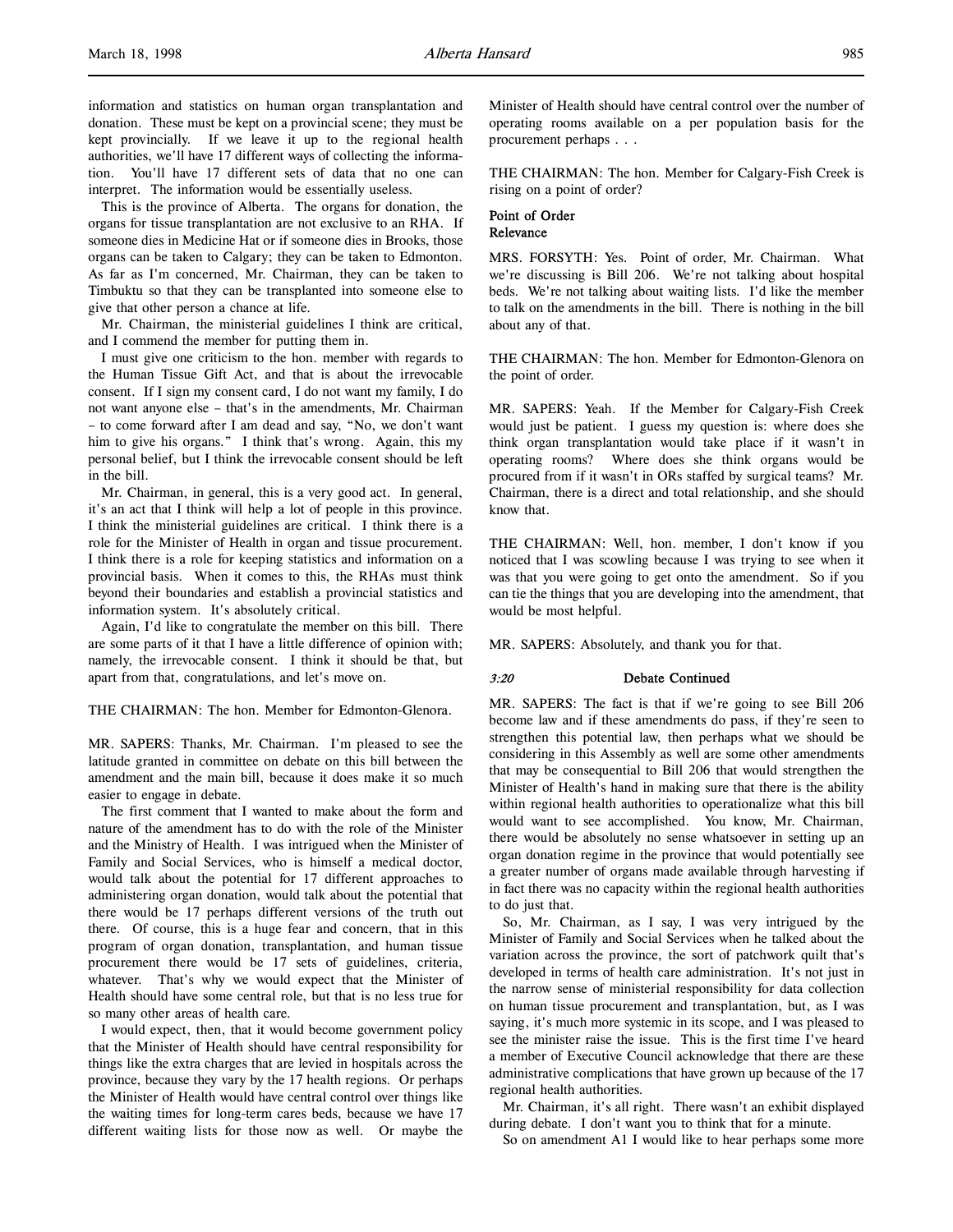specific debate on how, if this amendment became part of the bill, this particular amendment would make it easier for regional health authorities to do what they would be called upon to do. I'd like to know exactly how it is that we can be so dismissive of Dr. Jarrell's and others' concerns given that there are always competing views amongst professionals when it comes to very significant issues such as this. There's a reason why people seek a second opinion when they go to doctors: because sometimes not all doctors think alike, and thank goodness not all doctors think alike. So we have the opinion of one medical practitioner versus the opinion of another medical practitioner, and other than the Minister of Family and Social Services, that debate really excludes the rest of us. So what we have to do is apply a layman's understanding of the practice of medicine to this bill. I for one need a lot more information before I will feel that I am in a position to be able to support this amendment and then subsequently support the bill.

So I don't know whether the Member for Calgary-Fish Creek has some information, and I would ask the Member for Calgary-Fish Creek not . . .

#### MRS. FORSYTH: It was covered in debate yesterday.

MR. SAPERS: Okay. I would ask the Member for Calgary-Fish Creek not to be defensive or see this as argumentative. What I don't think Hansard just captured was: where was I in debate yesterday? Well, member, you know, I read debate yesterday, and you and I have had a chance to talk about health care issues before. I'm not going to question your commitment or understanding, and I would hope that you wouldn't be questioning mine. I'm asking some serious questions about a very serious issue. So if you have some new information on how this would become implemented and operationalized, I'd like you and other hon. members in this Chamber, if they have some more information, to share it with us. I think we owe it to the people of this province, because this is a very significant, very emotional, and very substantial change that we are contemplating. I may take an opportunity to speak again on the amendments, but I would like to have some of that information introduced into debate if in fact we have some new information.

Thank you, Mr. Chairman.

THE CHAIRMAN: The hon. Member for Calgary-Currie, followed by Edmonton-Glengarry.

MRS. BURGENER: Thank you, Mr. Chairman. I just want to take a few minutes to speak to the amendments that are before us and acknowledge the work that's been done by my colleague from Calgary-Fish Creek. I appreciate the debate we're hearing as the particular documents from the Calgary regional health authority have entered into the discussion. I think what has to be recognized is that when you're looking at something as sensitive as organ transplants and the ability to provide for that either from a voluntary component, which this act is directing, or whether it is something that comes through the medical community at someone's deathbed, the last thing you want to see is a split in our medical professionals and our need in the community to deal with this issue. I'm hopeful that Dr. Jarrell's comments will provide us with some good discussion to move forward and identify some concerns they may have in the community.

Having said that, Mr. Chairman, our Minister of Health has responded to this private member's bill with a fair degree of diligence and has reflected on some of the issues that we've been looking at nationally to speak to this issue. The previous speaker, the hon. Minister of Family and Social Services, in his medical capacity has really spoken on the overview that was important to me: that the ministerial guidelines be there and that we do deal with this issue on a provincial basis.

Mr. Chairman, I too had some concerns about the mandatory nature of the bill with respect to the irrevocable clause. I think all of us have certain circumstances that we know are our own human nature. Our own family decisions might go one way, but one only has to have had experience at the deathbed or at the side of someone who is dying to know that the opportunity to respond to that is an appropriate one. I think the minister, in assisting us with these amendments, has identified that. I know in my own family's case that would be an appropriate issue. I think what is very important here is the public debate on the nature of human tissue donation procedures because we do have a number of tragic circumstances where well and healthy people face life-or-death situations not necessarily because of disease but because of the horrific situation of accidents and carnage on our highways.

Mr. Chairman, technology in the medical community has allowed us to take those circumstances which are personally tragic and turn them into small but very, very important personal triumphs. We have heard over and over of families who have managed to deal with their grief in a certain way because of the fact that transplants have become available and our technology in the medical community has been able to accommodate them. So I'm pleased that in dealing with the amendments, we have added a strong measure of credibility from the medical profession and through the authority of our Minister of Health to an issue that has been raised at the community level by the Member for Calgary-Fish Creek.

The last thing we want to have is any sense of a hovering group of medical professionals acting in an inappropriate fashion. The whole ethical issue of an appropriate advisory capacity to deal with this is more than appropriate. Mr. Chairman, we have certain circumstances where we know that certain diseases can be treated; life can be prolonged. The options of things like dialysis are very, very significant to quality of life for people who suffer from those particular diseases and illnesses. So providing the specific amendments that will augment what is not just a personal issue but a serious medical issue has given us the opportunity to move forward.

I do hope that the hon. member will, in the final discussions on this bill and the implementation, work very hard to address this issue of public confidence so that we have community strategies and public confidence that the health needs of those people who would be recipients would in no way – and I repeat: in no way – compromise the integrity and the personal scenarios around which people face their particular situations of death and dying.

#### 3:30

Mr. Chairman, I am privileged to be a part of this discussion this afternoon. I'm pleased with the particular change in the irrevocable clause to meet community concerns, and we would continue to stress the issue of provincial guidelines on this one and an overall provincial focus on our donor issues. I think this gives a boost to those private organizations that exist to support family members and communities who deal with the diseases around liver and kidney disease. This gives us a chance to speak for just a few seconds about the tremendous support they give in the public education of diseases of this nature and their role as advocates in partnership with the health community.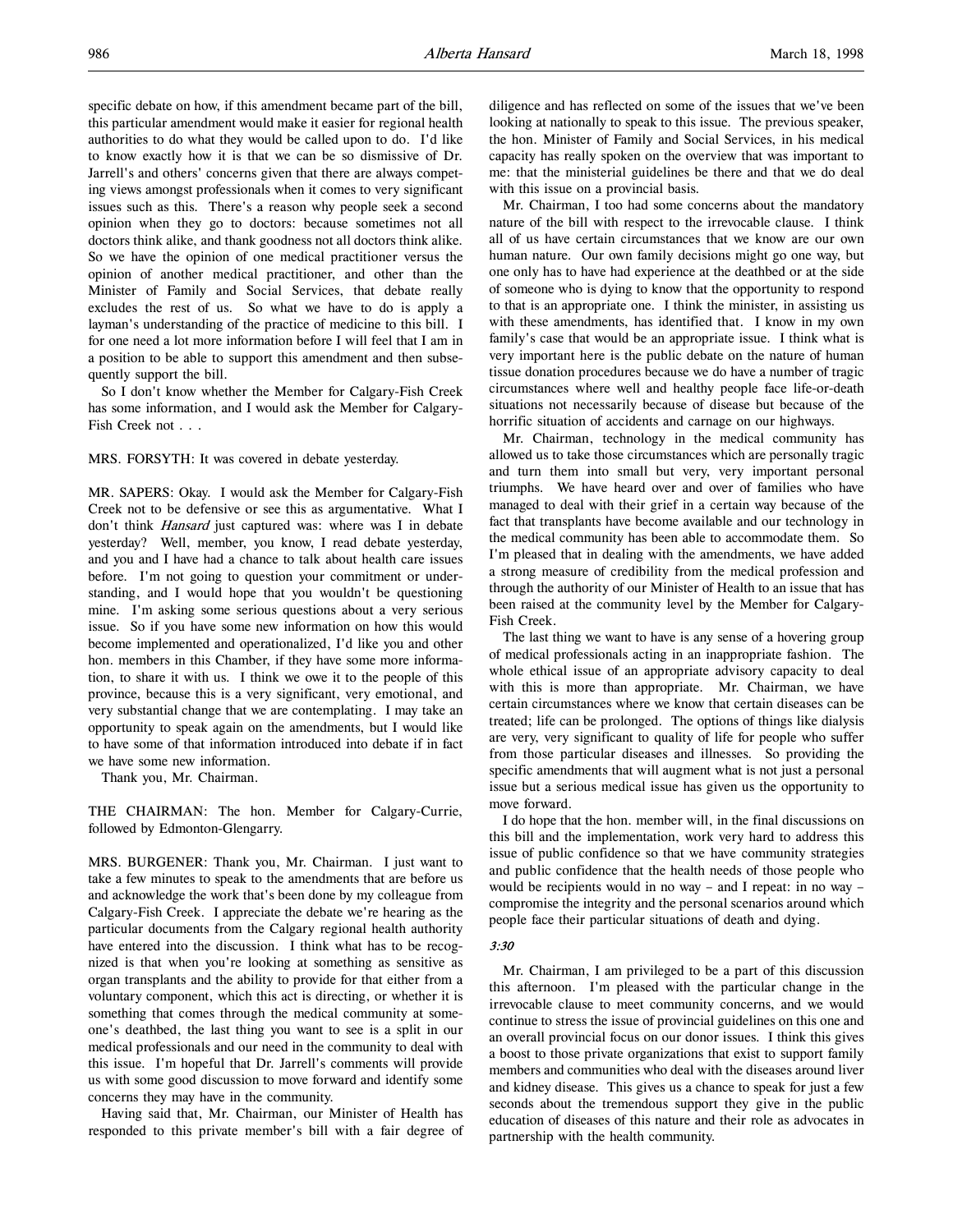I have no problems with the fact that Dr. Jarrell chose to speak out. I don't necessarily agree with all the comments he made, but I do believe that by focusing on the incredibly sensitive nature of this, the ethical issues and the implementation issues that are there, he's given us a good overview to take forward.

So I look forward to the passage of these amendments and working with all the regional health authorities through the minister to ensure the actual ambition of this bill, which was to provide an opportunity whereby donor transplants were made in the most comprehensive, medically safe way while fully respecting the personal wishes of those families facing those critical decisions.

Mr. Chairman, I'm pleased to support the amendments and look forward to the continued debate.

#### THE CHAIRMAN: The hon. Member for Edmonton-Glengarry.

MR. BONNER: Thank you very much, Mr. Chairman. It is indeed an honour to rise today to speak to the amendments to Bill 206, the Human Tissue Donation Procedures Statutes Amendment Act, 1998. I think these are good amendments. I want to say that they are necessary amendments to the bill, particularly a bill that addresses organ harvesting when people are at a very sensitive and vulnerable time. The bill and the amendments are extremely strong. Being so, I think they will survive the test of time, and they will survive the scrutiny of all stakeholders and address all concerns.

This is a bill that we definitely need in the province, but I still do have some concerns. I would like to speak to some of those concerns. I noticed in going through the correspondence that the Capital health authority, who probably will be doing in the neighbourhood of 50 percent of these, supports the overall intent of the objectives. I think my concerns are not so much with the bill but part of the process, not particularly concerns with the amendments but, again, the process. The amendments, like the bill, were not seen in this House until yesterday. In listening to comments made earlier by the hon. Minister of Family and Social Services, he was referring to a letter which addressed the amendments. Now, my copy of the letter is dated March 12, the amendments are dated March 17, so I don't know that we really do have a follow-up letter at this point from the Calgary regional health authority addressing the amendments. That is part of my concern with the amendments: that we have many, many stakeholders, not only the Calgary regional health authority but many others throughout the province.

If we have only seen the Bill and the amendments for this short a time, we certainly have not had adequate time to rush into passing either the amendments or the bill. We definitely need more feedback. It's certainly taking our stakeholders that we've contacted time to filter through the information, to study and analyze the bill and the amendments, and of course time to react. We are not looking at a race, particularly when we are passing a bill that has such an impact on the citizens of Alberta. If teaching has taught me anything, it has taught me that good things do take time and patience. I would urge this body at this time to have patience with the amendments and with the bill and not try to ramrod it through.

I dealt with a group of people today, Mr. Chairman, who have had dealings with the Workers' Compensation Act, which was passed in 1918, a bill that is one of the oldest still in operation here in the province. One of the disasters in this province that led to that particular act was the Hillcrest mine disaster, where 189

Albertans lost their lives. However, the company walked away from the secondary disaster, and that was the families. When we look at this legislation and the amendments, I think if we rush through, if we don't take the time to hear from all our stakeholders, then we can have a bill where there will be secondary disasters, and we don't need that. It is that good a bill that we can take the time to hear from all of them.

Again, when I look at the Federal/Provincial/Territorial Advisory Committee on Health Services, one of the major aims here is . . . Yes, Mr. Chairman.

# Chairman's Ruling

# Decorum

THE CHAIRMAN: I wonder if the hon. members who want to engage in lively conversations would do so in the Confederation Room or in the rooms that are appropriate for that. It's getting more and more difficult to hear the hon. member.

The hon. Member for Edmonton-Glengarry.

#### Debate Continued

MR. BONNER: Thank you, Mr. Chairman. When I look here, one of their general directives was, of course, to build consistent support for the use of consensus-building approaches. Now, if we want consensus-building approaches, then there definitely is a role for the Minister of Health, but that role should not be to make decisions. These decisions should be made through consultation with the various stakeholders. That is how we build consensus, not by one directive.

When I refer to the letter by Dr. Jarrell on behalf of the Calgary regional health authority, their direction here was:

The Minister should not be given the power to intrude into the practice of medicine and the provision of care to the critically ill notwithstanding the goal of increasing organ donations.

So we are not coming down with a heavy-handed approach here. We want to build consensus. We want to build the broad base.

There are a number of objections, Mr. Chairman, and we don't want to take any of them lightly. We do want to flag the concerns, and for that reason more work is required with the bill and with the amendments. Particularly in a sensitive area like this, we do want to proceed with a velvet glove, not a chain mail fist. When we do have a letter from the Calgary regional health authority, which probably will be doing close to 50 percent of these once the program is in place, then again we have to proceed with caution. We have to hear all of their – not objections, but they do have questions, and those have to be dealt with in order to build consensus and co-operation. The process that comes out of all this, as outlined in the bill and the amendments, is a process that must be conciliatory and responsible. It should be one that encourages donations and does not force people into donations. We are trying to establish a broad base, and this is the way it is built. I get very uncomfortable when we rush into passing amendments when we have not consulted all stakeholders, when they've only been in our possession for 24 hours.

# 3:40

With those comments, Mr. Chairman, I would like to say that I would like the sponsor of the bill and the amendments to adjourn debate until we've had time to address all objections. I don't think they will weaken this bill in any way. I think what they will do is strengthen this bill, and it will provide Albertans with the type of program that we want for human tissue donation.

With those comments, Mr. Chairman, I want to emphasize that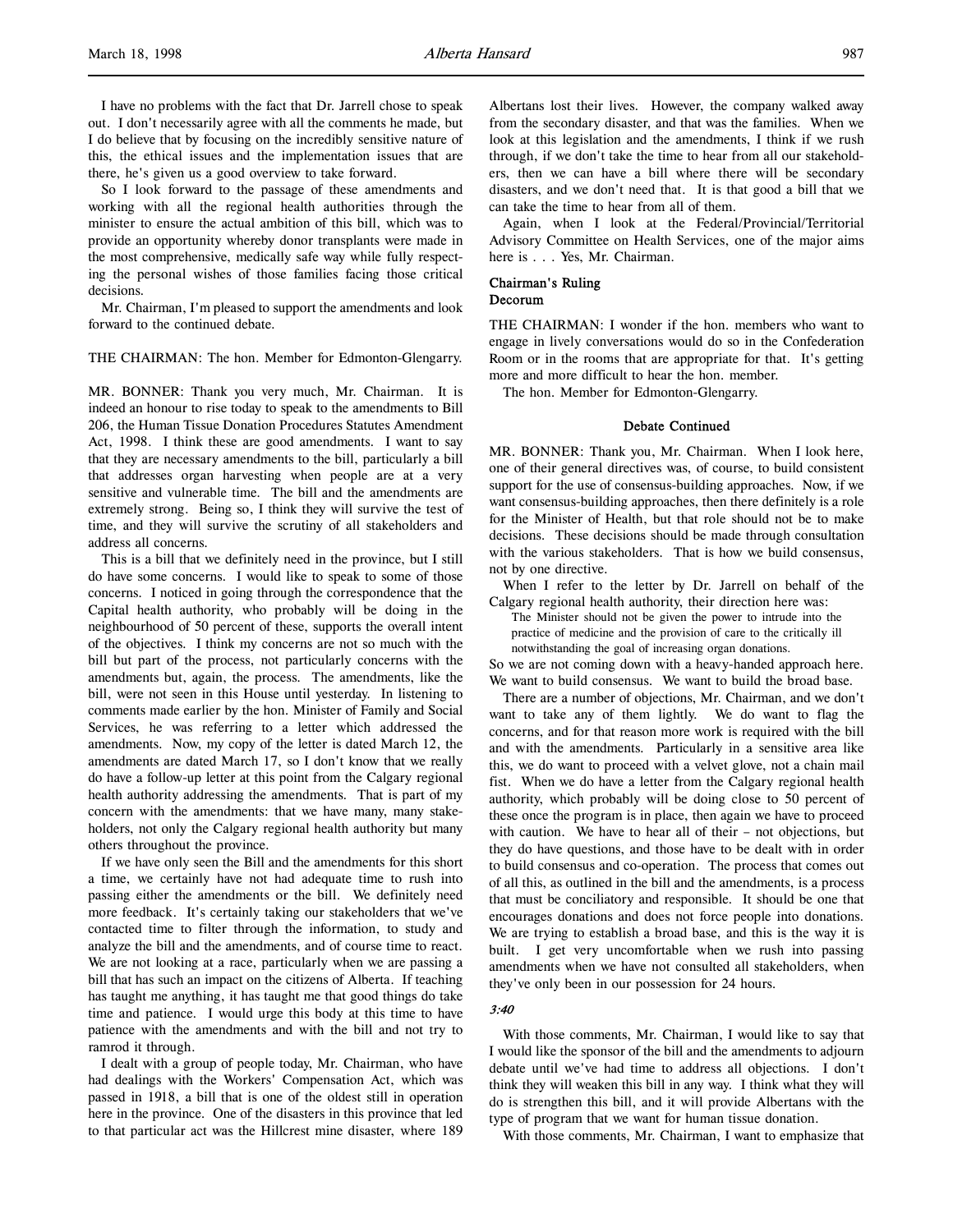[Motion on amendment A1 carried]

#### THE CHAIRMAN: On the bill.

I'm sorry, Edmonton-Glenora. The next speaker on my list is Calgary-Egmont.

MR. HERARD: Thank you, Mr. Chairman. I wasn't going to get up and speak to this again, but I think hospitals play such an important role in increasing the number of organs available for transplantation that it's extremely important that we give them the tools and the legislation to be able to do that. I think government also plays an important role by providing the framework and the guidelines under which these transplants ought to take place.

I believe that for the most part, certainly the people I've talked to, the public fully supports organ donations. Hospitals and government must be prepared to support their wishes to be organ and tissue donors, because currently you may have made that decision for yourself but other people can change that. I believe that what is being proposed in this bill is a much better approach.

The hon. Member for Edmonton-Glenora wanted to know how these amendments are arrived at. Just in terms of process, they are discussed in caucus and agreed to. I know that I'm not speaking to amendments at the moment, but I just wanted to inform the hon. member that that's the process. The amendments do allow for the collection of information from hospitals and a structure to ensure that medical professionals can do their jobs well.

With respect to the question on the bill, I certainly urge all hon. members to vote in favour. Thank you very much.

#### THE CHAIRMAN: The hon. Member for Edmonton-Glenora.

MR. SAPERS: Thanks, Mr. Chairman. I still have some concerns about the irrevocable question in the donor authorization. I also have some concerns about a potential conflict between what may be in an advance directive and what may be on an organ donation card or in an authorization.

I continue, though, to have my primary concerns around the ability of the health care system to react and respond in an appropriate way to this bill. If I reflect on the federal/provincial task force report that dealt with human tissue procurement and transplantation, one of the key elements of that report was the call for consensus amongst all of the stakeholders, all of the interested parties. That consensus doesn't exist and can't be built in the kind of climate that the health care system now exists within.

If this legislation passes the House, then there should be  $-$  this is the goal, and I'm not opposed to this goal – an increase in the number of human organs that are made available for transplantation. So people requiring dialysis should be able to get kidneys. People with liver disease should be able to get livers replaced. People needing corneal transplants – the waiting list will grow, the quality of life for these people will no doubt be enhanced, and of course the procedures might be lifesaving in and of themselves. Obviously I'm not speaking in opposition to any of that. But if the volume of harvesting goes up in the way that we would expect as a result of this bill, if the concomitant or resulting volume of transplantations goes up as a result of this bill, I'm concerned whether anybody has done the analysis on whether or not the system can absorb that increased volume.

Now, I have to be very careful, Mr. Chairman. I'm not saying that because there's not enough capacity in the system, therefore we shouldn't do the medically necessary work. I'm not saying that. What I'm saying is that the health care system in this province is barely coping, and many have argued, including myself, that it has failed to cope in many instances already. So if this bill becomes law, becomes proclaimed and guides medical practice in terms of organ procurement and transplantation, then I would expect that the government is going to have to come forward in co-operation with the regional health authorities with a concrete plan that would show how we're going to do it, how we're going to manage it administratively, operationally, and fiscally, and none of that has really been a feature of this debate.

I've heard on the side from health care administrators that they on the one hand are happy in anticipation of being able to do a higher volume of transplantations, but on the other hand they are concerned that they're not going to be able to. Mr. Chairman, I can't think of a worse possible situation than the situation of having a doubling, a tripling, a quadrupling of the number of identified donors and then still not being able to take advantage of that increased pool of human tissue because we don't have the operating rooms open, we don't have the surgical staff available, we simply don't have the capacity.

That would be a dramatic and unconscionable failing, because what it would do is it would be bolstering the hopes of those Albertans who are on waiting lists for transplantations. This law would signal that, on the one hand, the province has recognized that need and has recognized that waiting list and has identified perhaps a mechanism for dealing with it. On the other hand, it would dash their hopes, because as they met with their physicians and as they met with the people they need to talk to in preparation for the transplantation, they would be told, "Don't get your hopes up too high because we still don't have the capacity; we still can't handle the volume." That's the kind of information, I guess, that I was hoping to hear in debate, that somebody had sat down with the regional health authorities and had mapped out how we were going to implement the results of this bill, the implications of this bill.

#### 3:50

Mr. Chairman, the Capital health authority does the highest volume of solid organ transplantation in the province and actually is a resource to western and northern Canada, and the Capital health authority I think has a pretty proud track record, something that they should be very happy about, of doing the best they can to cope with the demand while struggling to work within constrained budgets. But one of the implications down the road of increased organ transplantation is the ongoing cost of maintaining those patients, the lifetime commitment that a patient has to make to taking antirejection drugs.

There's a whole pharmacology that's developed around human tissue transplantation, and the cost of those drugs is typically provided by the health care system. They're not passed off to private health care plans because they're seen as extraordinary, and in fact in many cases the cost of the drugs over the lifetime of the patient would outstrip the cap that we all have on our private health care extended benefits plan, whether it be Blue Cross or through another provider. So it's been pretty well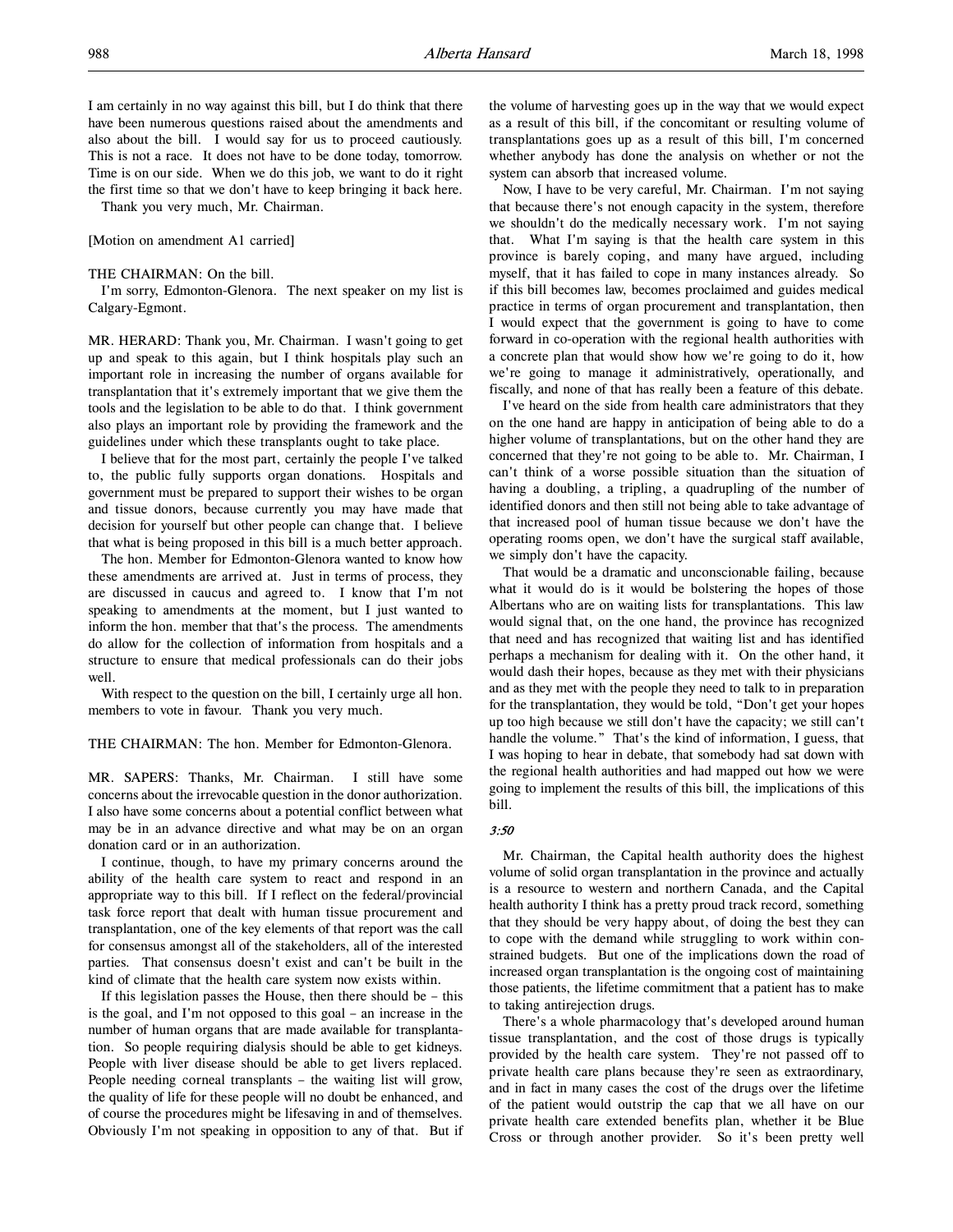established that if you are the recipient of a heart or a lung, et cetera, and you have to take these drugs for the rest of your life to maintain that organ, those very expensive drugs will be paid for by the system.

The last time I looked at the Capital health authority's budget, they were way over budget on their drug costs, and they were constantly struggling, robbing Peter to pay Paul, to come up with money to continue funding this drug therapy for these patients. Now, we know as we stand in this Assembly today that 16 of 17 regional health authorities are facing a deficit. One of those health authorities is the Capital health authority, and it's a deficit in the tens of millions of dollars.

Now, not to be partisan about it, the reason why they have a deficit is because the provincial government didn't give them enough money to meet the demand. That's a fact. That's not a political statement; it's a fact. So given that they don't have enough money to meet the demand that they fulfilled in the last year, and that's why they have a deficit, and given that for the previous deficit the government finally saw its way clear to write off that deficit, to give the Capital health authority in this case enough money to eliminate what they call their establishment deficit, I'm wondering whether or not the Treasurer has been involved in any discussion regarding the implications of this bill for future year funding in the Capital health authority should they incur a larger deficit – and I would imagine they would – in an already operating in the red drug program so that people can get the maximum benefit of this legislative change.

The Member for Calgary-Fish Creek has an ability to determine issues of tremendous public importance and has shown a tenacity in bringing those issues forward into the House, which I quite respect. But along with that, we have to recognize that it's not just a matter of bringing an issue forward; it's a matter of following through, and the following through doesn't end with the passing of the bill. The following through, then, happens when we have to live with the consequences of the bill. So if the devil is in the detail, the detail in this case is in how we are going to make it work. I would be afraid that we're not going to make it work very well unless there is some money attached to this bill.

Mr. Chairman, perhaps it's just a quibble, but there's another issue that I want to raise. I'm not raising this in the context of the Member for Calgary-Fish Creek; I'm raising this in the context of this being a private member's bill. We've had the Minister of Health stand and speak to the bill and introduce amendments. I carefully read *Hansard*, and certainly it was indistinguishable in the hon. minister's remarks whether he was speaking to a government or a private member's bill. We had the Minister of Family and Social Services stand and give a detailed response to concerns raised by the Calgary health authority and speak clearly on behalf of the government. If you review *Hansard*, you'll see the observations that the minister made in terms of responding on behalf of the government.

My quibble is this. We have established in this Chamber a tradition since 1993 and then reinforced again in the House leaders' agreement signed in '97 that private members' business means the whips are off. Private members' business is just that, private members' business, and they are free votes. This is not the first time that there has been a line crossed, in my opinion, between what is put forward as private members' business and then what is adopted by the government as their business.

I worry a little bit, because I would hope that the government is not, you know, stepping on the toes of private members by piggybacking on private members' business what the government maybe didn't have the courage to do as government business or perhaps wished it had done as government business. I am very seriously concerned that we don't lose what we started in 1993 when there were so many brand-new private members in this House on both sides, so many first-time members, and a good number of new members again elected in '97. I'm just very apprehensive that we don't lose what was carved out, and that was very clearly a statement made that private members can and should make a bigger contribution in terms of the legislative agenda of this province, and the way to do that is by having unfettered private members' business come forward. I just feel compelled to raise that as one of the signatures on that House leaders' agreement, because this is not the first time that I have perceived a little bit of government intrusion into what is private members' business.

Mr. Chairman, the Member for Calgary-Fish Creek has identified a serious issue, has brought forward a bill that captures the spirit of that issue. I'm not sure that it has successfully dealt with the resolution of the issue. My sense of debate is that this bill will proceed from committee to third reading. Once we get to third reading, we'll have to evaluate the questions raised about the practicality of this bill. We'll have to evaluate the response from those who have already been detractors from the bill to see whether or not the amendments have softened their opposition to the bill, and we'll have to determine whether or not in the final analysis this bill would be the best route to take for the province. I mean, that's after all what third reading is all about. It's that last sober reflection before you pass things along to the Lieutenant Governor.

I think that there might be some other members that want to speak. So, Mr. Chairman, thanks.

#### THE CHAIRMAN: The hon. Member for Calgary-Fish Creek.

MRS. FORSYTH: Thanks, Mr. Chairman. I know that we probably could have closed the debate, but I just want to mention a few things that I think are important.

Bill 206 has been conceived for many reasons, and I think the most important reason has been the idea of saving people's lives. The second which is important to note is that it's a first in Canada again, and I'll repeat that it follows the federal/provincial task force. Alberta is taking the lead, and it's establishing a framework to implement policies and procedures in relation to organ donation. Bill 206 has set the framework for the policy. It's a building block. It's not the be-all and end-all of organ transplant legislation. We'll be listening to the consultation with stakeholders, i.e. doctors and people within the transplant organization.

# 4:00

Some questions have arisen today that I think have to be addressed, and I'm going to try and address them. Section 7 of the Regional Health Authorities Act gives the minister the authority to provide priorities and guidelines for the regions to follow in exercising their powers. We had concerns about that within the Calgary regional health authority, about what powers we had. Section 16 of the Regional Health Authorities Act provides the minister with the authority to do anything "the Minister considers necessary to promote and ensure the provision of health services in Alberta." Section 28 of the Hospitals Act requires the boards of each hospital to establish rules governing the operation of a hospital. Some of the matters to be addressed in the rules of the hospital are set out in section 16 of the Operation of Approved Hospitals regulation. The amendments to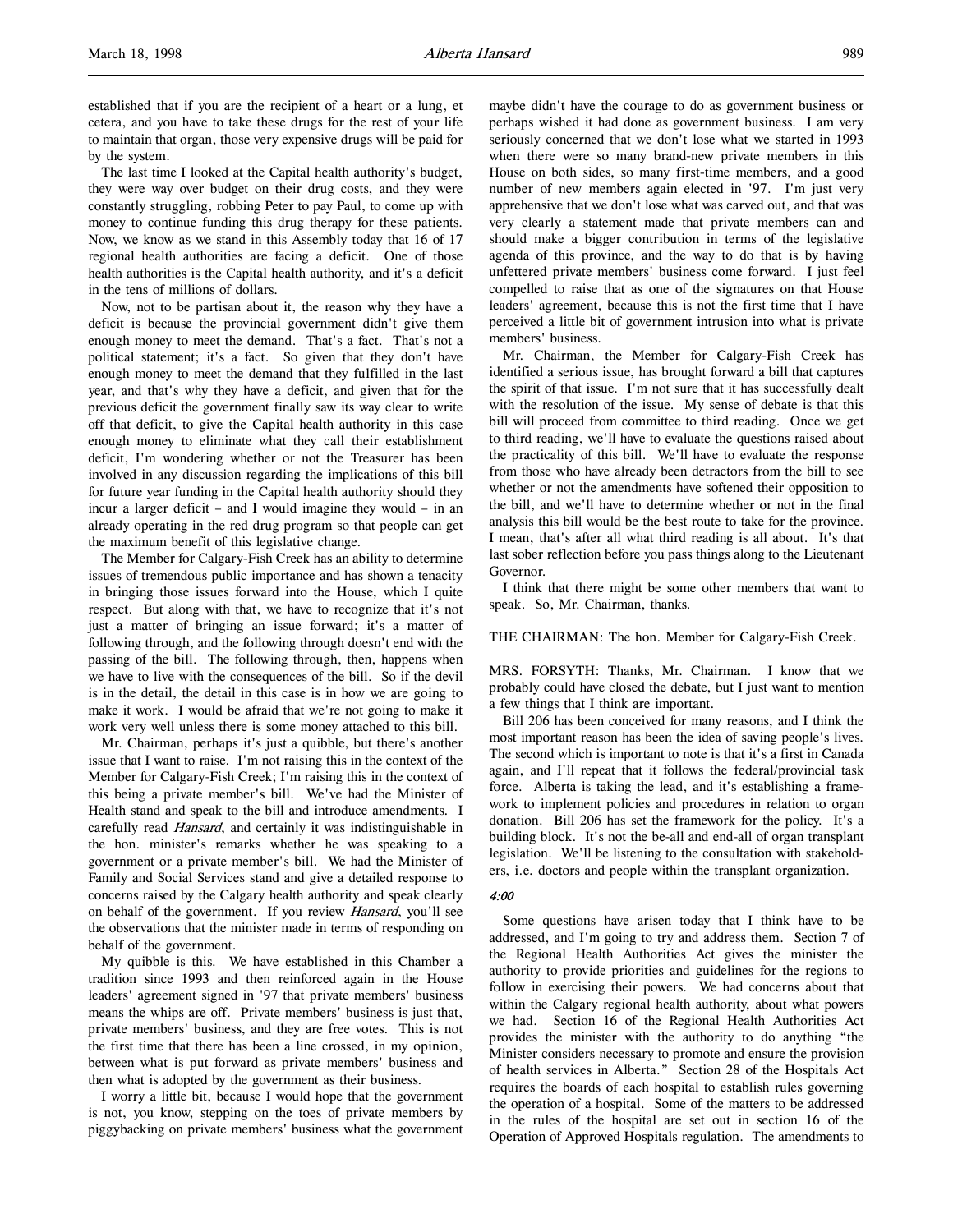the Hospitals Act proposed by Bill 206 require hospitals to include policies and procedures governing human tissue donation and transplants and governing rules in accordance with guidelines set out by the minister.

The hon. Member for Edmonton-Glengarry said that time is on our side with this bill, so let's not rush it. Well, I appreciate what you're saying, hon. member, but time is not on the side of people that have been waiting for organ donation. This federal/provincial task force started in 1985. It got up again in 1994. You know, you have to wonder how many people's lives have been lost as we research and we consult and we consult and we consult.

This is a good bill, and I'm not saying that because it's under my name. This bill has been done in consultation for over a year and a half with the Kidney Foundation, the Liver Foundation, HOPE. Dale Spackman provided us legal aid. I have to especially give thanks to my STEP student that worked so diligently on this last summer, and a huge, huge, huge thanks to my researcher, Jamie Davis, who has been working day and night on this particular bill.

Well, are we still not convinced about the importance of this bill? Let me tell you. With an organ donation your heart can beat for someone else, your lungs can breathe for someone else, your kidneys can free two people from dialysis, your liver could save the life of a patient waiting for transplantation, your corneas can give sight to two people, your bones could help repair other people's damaged joints, your skin can help burn victims.

We talked about cost. I just want to give you some stats about what it costs people who are on dialysis. As of September 17, 1997, there were 145 organ transplants in Alberta. As of September 15, 1997, there were 232 people waiting for organ transplants. The costs associated with a kidney dialysis? Without dialysis a patient needing a kidney will die. The cost of dialysis is estimated at \$50,000 per year per patient. Assuming that all 158 people in need of kidneys in Alberta use dialysis, the annual cost to the health care system is approximately \$7.9 million. Assuming the waiting list is static for a five-year period, the total cost to the health care system is \$40 million. Every person waiting for a kidney transplant costs the health care system approximately \$250,000 every five years.

The costs associated with a kidney donation, that the hon. Member for Edmonton-Glenora – a transplanted kidney can last 10 to 20 years. The cost of a kidney transplant operation is approximately \$20,000. The annual costs for antirejection drugs and rehabilitation for a recipient is estimated to be \$6,000. If kidneys were available for all 158 people on the waiting list, the total cost of the operations would be \$3.16 million. Assuming successful operations and recoveries for all 158 donees, the fiveyear cost is estimated at \$4.74 million for drugs and rehabilitation. The total cost for 158 kidney transplant operations and postoperative care for five years is almost \$8 million. The possible five-year saving, if we want to get into savings on the health care system for kidney donation, is \$32 million. So I think we have to look at what this bill provides.

I want to repeat again to people concerned: this bill will be done in consultation once we get it through the process of Committee of the Whole and third reading.

I encourage everyone to support Bill 206. Thanks.

[The clauses of Bill 206 as amended agreed to]

[Title and preamble agreed to]

THE CHAIRMAN: Shall the bill be reported? Are you agreed?

HON. MEMBERS: Agreed.

THE CHAIRMAN: Opposed? Carried.

The hon. Minister of Community Development to move that we rise and report progress, perhaps?

MRS. McCLELLAN: Definitely. Mr. Chairman, I would move that we rise and report.

[Motion carried]

[The Deputy Speaker in the chair]

MR. SHARIFF: Mr. Speaker, the Committee of the Whole has had under consideration a certain bill. The committee reports Bill 206 with some amendments. I wish to table copies of all amendments considered by the Committee of the Whole on this date for the official records of the Assembly.

THE DEPUTY SPEAKER: Does the Assembly concur with this report?

HON. MEMBERS: Agreed.

THE DEPUTY SPEAKER: Opposed? So ordered.

| head: | Public Bills and Orders Other than<br>Government Bills and Orders |  |  |
|-------|-------------------------------------------------------------------|--|--|
| head: | Second Reading                                                    |  |  |
| 4:10  | <b>Bill 209</b>                                                   |  |  |
|       | <b>Access Enforcement Act</b>                                     |  |  |

[Adjourned debate March 11: Mr. Yankowsky] THE DEPUTY SPEAKER: The hon. Member for Bonnyville-Cold Lake.

MR. DUCHARME: Thank you, Mr. Speaker. The breakdown of a family is an unfortunate occurrence, and the effects on the individual family members are deep and long lasting. It is impossible for society to control these situations, and it is for that reason that responsibility must be taken to deal with situations arising from separation or divorce. It is important to ensure that resources are available to those involved, as family members must endure the process of adapting to their lives. Of the utmost concern in these situations are the children. While divorce is never easy at any age, young children in their formative years can be extremely impressionable, and it is essential that their wellbeing is seen as a priority.

The issue of access to children is becoming an ever increasing concern in Alberta, thus demanding that serious consideration be given to the best interests of the child or children as well as to the custodial and noncustodial parents. I do commend the sponsor of Bill 209 for recognizing this fact, Mr. Speaker. Recognition of a problem is always a major step in the battle.

As members of this Assembly know, there is a maintenance enforcement program and child access review taking place. I am a member of this committee studying matters such as these. One area in particular is that of issues relating to child access. Upon the completion of this review, the committee will submit a final report for the Minister of Justice to examine.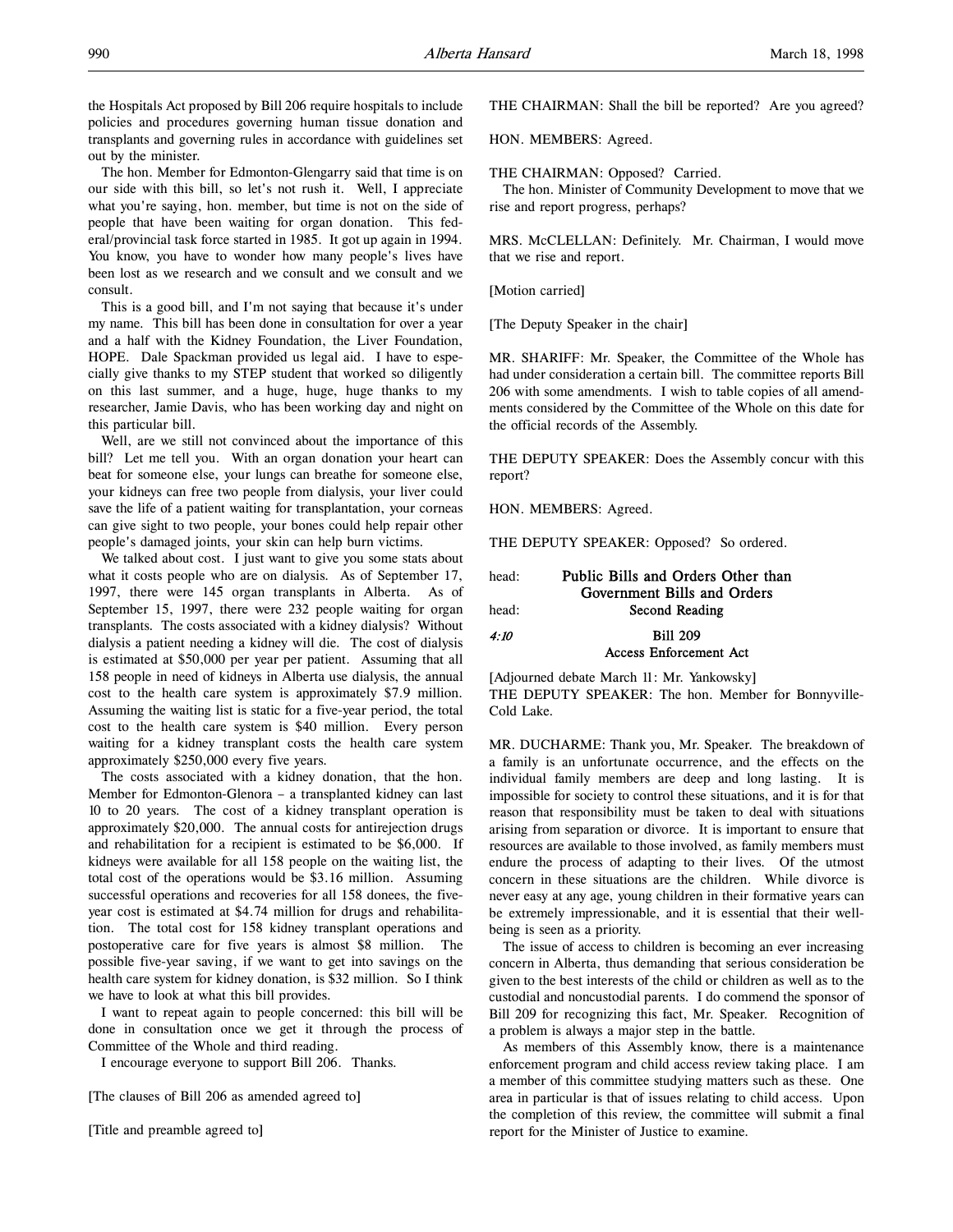Mr. Speaker, a number of the issues we have been looking at include problems relating to the exercise of access – identifying the causes of problems relating to access, identifying what actions are taken or what methods are used by divorced or separated parents to facilitate access and avoid conflict – investigation of legislation, programs, and initiatives from other jurisdictions which have been implemented to deal with access issues, and assessment of the success and costs of these initiatives. It is our intent to develop recommendations as to how the interests of children and their parents, relating to access, can be accommodated and protected in a positive and co-operative manner. These recommendations will include dispute resolution mechanisms that centre on what is best for the children and have the most potential to provide long-term solutions for all of the parties involved. We are also looking at the ways in which community-based services can be used to resolve problems relating to access.

What we have before us in Bill 209 is legislation that addresses the general issue which I have just been discussing. But having said that, there are a number of concerns I have with its contents. By now we have heard a number of opinions about this bill, and the examples I am about to discuss have already been mentioned, but I feel they are significant concerns that warrant further discussion and consideration. These examples include the absence of a section dealing with the financial costs that would be incurred in creating a director of access enforcement. Also missing is a section addressing how such a position would be set up or how it would be empowered with the force of authority needed to enforce access issues. It is quite clear that the financial costs of the provincial services or a new agency, which would be required to give force to this bill, would be significant and by comparison might approach that currently experienced by the maintenance enforcement program. Mr. Speaker, they are important points, yet Bill 209 has failed to include them, which in my view substantially weakens the legislation before us.

Mr. Speaker, there is an additional section of Bill 209 that concerns me. This is the matter of attempting to force a noninterested parent to make use of their access rights, as contemplated in section 5 of the bill. It is a serious matter to coerce a person into taking an interest in their child or children. In fact, not only do I question if this can be done, but I question whether that is something we would want to attempt. Can anyone tell me that the child's best interests would be served if they are forced to spend time with a parent who has demonstrated a lack of interest in them and in their lives? What if that child does not want to spend time with the parent in question? Naturally, we want to have both parents be involved in the rearing of the children, but I just do not feel that coercion is an effective measure to undertake. In some cases it may be wise to accept that it is not in the best interests of the child or children to have both parents or one parent in particular involved in their lives.

To address this issue of access in a fiscal manner is disconcerting. A thousand dollar fine is not likely to be a positive manner of attempting to instill emotional ties between parents and children. As a matter of fact, I would say that it would create the potential for destroying what small ties may have existed as well as the possibility for future relationships. The human psyche is a delicate thing, Mr. Speaker, and when you're dealing with an already emotionally charged situation, the chance for negotiations has already been severely diminished.

Mr. Speaker, we know that children experience a multitude of emotions when they are mixed in with the divorce settlement. Their security of a family has been removed, and they are often

left feeling rejected by one or maybe even both of their parents. Worse yet, very often they see themselves as the cause of the breakup of their parents' marriage. Schoolwork is likely affected. Relationships with other children may be strained, as they do not want their friends to know what they are going through, and there may even be teasing or mocking that they may be subjected to by their peers, should they become aware of the situation.

Mr. Speaker, we all know that many times children are forced to choose between their parents, forced to decide where their loyalties lie. I cannot begin to understand what they must feel, but to be torn in two directions can only be harmful to their emotional stability.

With that said, I certainly do not want to leave this Assembly with the impression that all separations or divorces are accompanied by extreme circumstances, but the truth is that many are, and that is why we are addressing this issue here today with Bill 209 and within the terms of reference for the maintenance enforcement program and child access review committee.

When we are dealing with a situation where there is a tug-ofwar for custody, where a noncustodial parent is not meeting with the agreement or is possibly seeking further access, punitive measures and offences to ensure such access can only be negative. At the forefront is the question of the welfare of the child or children and whether it is in their best interest to have one parent jailed, especially if that parent is the custodial parent or primary supporting parent.

The question of what to do with the children during a period of incarceration is a serious one. It is a solution that would, without a doubt, serve to create further tensions in what is already a complicated situation. Frequently noncustodial parents seeking access do not have the capacity to take the children full-time, as would be needed during a period of incarceration of the custodial parent. There is also the impact on the children to be considered if such actions were to become routine.

Mr. Speaker, I have chosen to focus quite strongly on the interests of the child. In my mind, the children are synonymous with the issue of access. We have established that the issue of access is both difficult and complex. I do not feel it is likely that this is an issue that can be resolved merely by instituting a series of punitive measures or by offering mediation as the cure for disagreements.

Mr. Speaker, there have been a number of matters raised throughout this debate that must be given further study and consideration, and perhaps some of those issues will be addressed in the final report of the maintenance enforcement program and child access review committee.

In conclusion, Mr. Speaker, I would like to say that I will not be supporting Bill 209, because I firmly believe additional work needs to be done in order to produce the most effective piece of legislation for Alberta families. Thank you.

THE DEPUTY SPEAKER: The hon. Member for Edmonton-Glenora.

MR. SAPERS: Thanks, Mr. Speaker. I'm going to be speaking in favour of Bill 209, the Access Enforcement Act, and I'm going to be doing so for many reasons. Some of them actually were just articulated by the last member that spoke, as ironic as that may seem.

One of the things that disturbs me in my role as the MLA for Edmonton-Glenora is when my office is contacted by a parent, a man or a woman, who is usually in distress and at their wit's end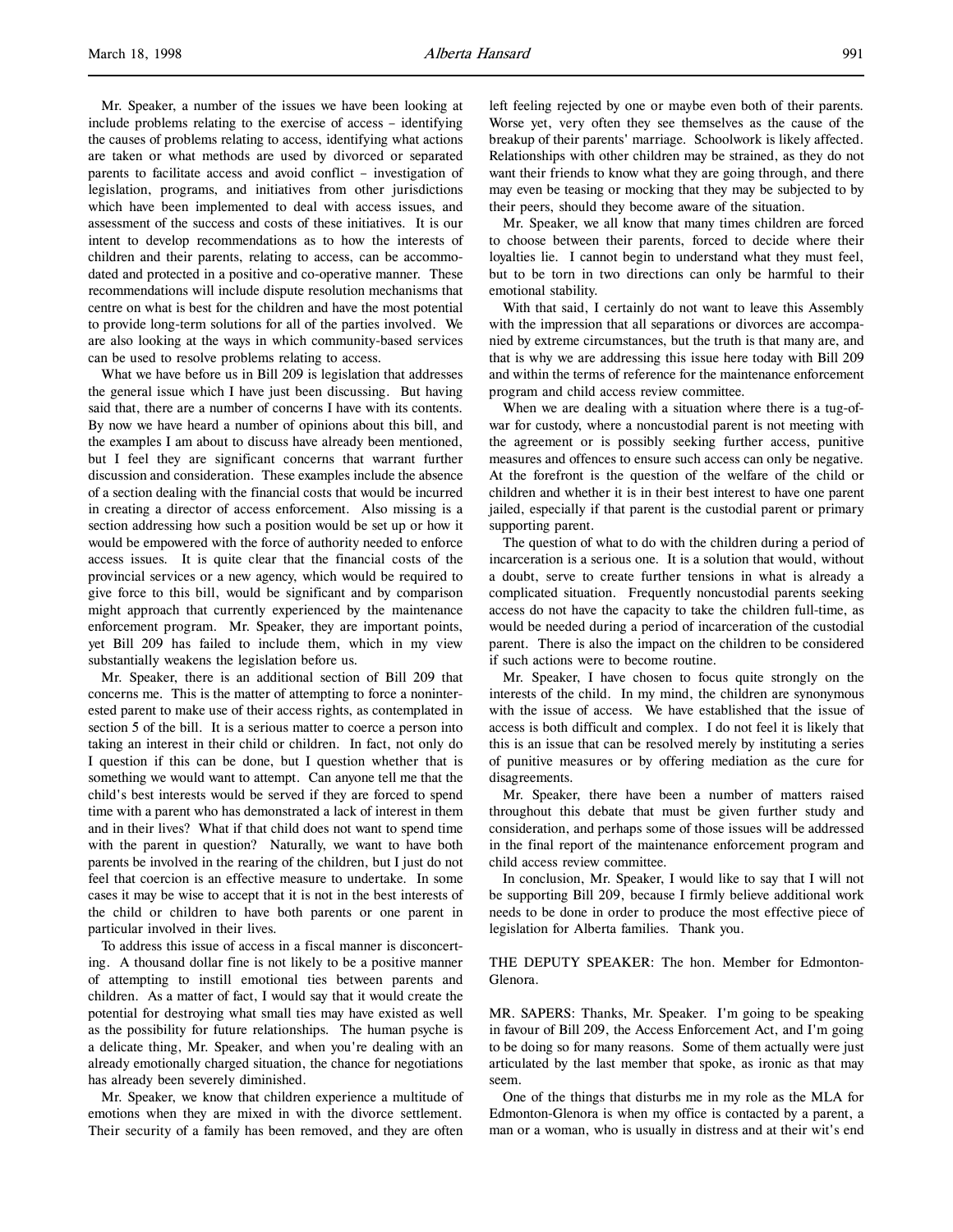– they contact me either by phone or come into the office to see me – and they want me to do something to make their access problem go away. Sometimes it's the custodial parent who is saying that they are being harassed by the noncustodial parent, and sometimes, most often, it's the noncustodial parent. The words that are used often include things such as: my child is being held hostage by my ex, or I'm being blackmailed by my ex. These are very strong words, very powerful language, and should convey the intensity of the emotion and the seriousness of the issue.

#### [Mr. Shariff in the chair]

We have a very imperfect system of resolving these kinds of domestic problems as they are presented to the courts and to our administrative structure that supports the courts. The government acknowledged this, and several times government members, cabinet ministers have said that dealing with maintenance and access issues are perhaps some of the most important things that we can do on behalf of the people of Alberta. The government set up a task force to look at maintenance and access issues, but perhaps that in and of itself is the nexus of the problem, the hub of the problem. The fact is that maintenance is a thorny issue. Access is a thorny issue, and perhaps what we should be doing is looking at ways of separating these issues, to the extent that they are severable, and paying attention to solving problems specific to either maintenance or access.

# $4.20$

Bill 209 does just that. It is a creative means of addressing access issues. It creates an independent adjudicator, an independent person who takes neither the court's side, the mother's side, nor the father's side but by definition takes the child's side, which is exactly what I just heard the Member for Bonnyville-Cold Lake articulate. It seems to me that for the very reasons that the government acknowledged they had to set up a task force and for the very issues that he raised, it is incumbent upon us to recognize that as quickly as we can, we should take at least the first step.

Now, it's a little ironic that in the exchange that we just had on Bill 206, we were told that time is of the essence, that we can't afford to study the issue anymore, but when it comes to Bill 209, we're being told: well, we should just study the problem as though it's brand new to each and every one of us. Of course, it isn't brand new to each and every one of us. Not to be overly dramatic or to put too fine a point on it, but if it's a life-and-death issue with organ transplants, let me underscore what a life-anddeath issue it can be when it comes to resolving some of these domestic issues. One does not have to go too far, one does not have to look too deeply to find headlines that talk about children murdered by an estranged spouse. This is not an everyday occurrence, but tragically it's not an unknown occurrence in this province.

So it seems to me that if we can argue that time is of the essence when it comes to organ transplantation and we can't afford to study the issue because lives are at stake, then I think we can make an equally powerful argument that time is of the essence. This is nothing new to government, and if the government wants to continue with its maintenance and access task force, that's commendable, but let us not be paralyzed into inaction because we are studying the problem once again. Let's do what we can to get on with it. If it turns out that it's imperfect, we can fix it. We have the Premier of the province talking about imperfect budgeting processes, so we have detours and dips and

dives. We can go around when we get to a pothole, and we can back up and reverse and change things. Well, if that is in fact the perspective of this government when it comes to making social policy, how could you justify, Mr. Speaker, not doing whatever we could do to deal with the access issue to make it better, if not perfect, when it's in our power to do so? And it is within our power to do so. We could pass Bill 209.

Now, there are many speakers on the government side who have talked about how, you know, they're not sure that we can afford it; we're not sure that the cost of this independent office is justifiable. Well, what is the cost of going back and back and back to court? What is the cost? I mean, maybe the Minister of Justice knows what the cost is of going back to have orders changed, renewed, to have restraining orders issued. What is the cost? What is the social cost? Mr. Speaker, if that cost is unknown because nobody's ever collected the data, then let's not be knocked off the track here by a hypothetical argument that perhaps this would cost more. I don't think the Member for Bonnyville-Cold Lake or any of the other members that have talked against this bill because of the potential cost really know. I think that they are making a guess.

Let's say that there is a cost; let's acknowledge that there would be a cost. We would have to ask ourselves whether or not we think that cost is unjustifiable in terms of the benefit it would provide the people of Alberta. That is our role in this Legislature. We make those kinds of decisions every day, and we don't shy away from spending money when it's seen to present the net benefit, the desired benefit.

Mr. Speaker, one of the other criticisms is that it just simply won't work: that the fine structure is inappropriate, that you don't charge somebody a thousand dollars and make that relationship between their pocketbook and access to children, and that it's not a very reasonable framework or way to approach the issue. Well, if this was a brand-new and totally novel approach that was untried in the universe, I would have to stand in this Assembly and say: well, those hon. members that level those kinds of criticisms may be right that it's an empirical question and only time will tell. Then I'd be arguing that we take the risk and we take the experiment.

I don't even have to do that, Mr. Speaker. Not that my colleague from Edmonton-Norwood isn't creative and innovative, but in being creative and innovative, what she has done in putting together Bill 209 is seek out the best experiences of other jurisdictions in this great country. What we see is that section 41 of Newfoundland's Children's Law Act, section 83 of the Children's Law Reform Act of Ontario, section 26 of the Children's Law Act of Saskatchewan, and huge portions of the Child Custody Enforcement Act of Manitoba have all been reviewed and incorporated into Bill 209. So what we have is not an experiment in any sense of the word. What we have is the tried and true experience of several other Canadian jurisdictions, arguably dealing with exactly the same issues, whose Legislatures have come to terms with those issues in a far more forthright and practical and immediate sense than the Legislature of Alberta has.

What we are calling upon the Legislature of Alberta to do today is to take action, to dig in their heels and say: "Yes, we're going to do the right thing. We're going to do something." Because that's doing the right thing. "We're going to deal with these thorny access issues. We know we're going to be on the right track because we're going to learn from the successes and the failures of these other jurisdictions." Sometimes it's okay not to be breaking new ground, but it is inexcusable not to learn from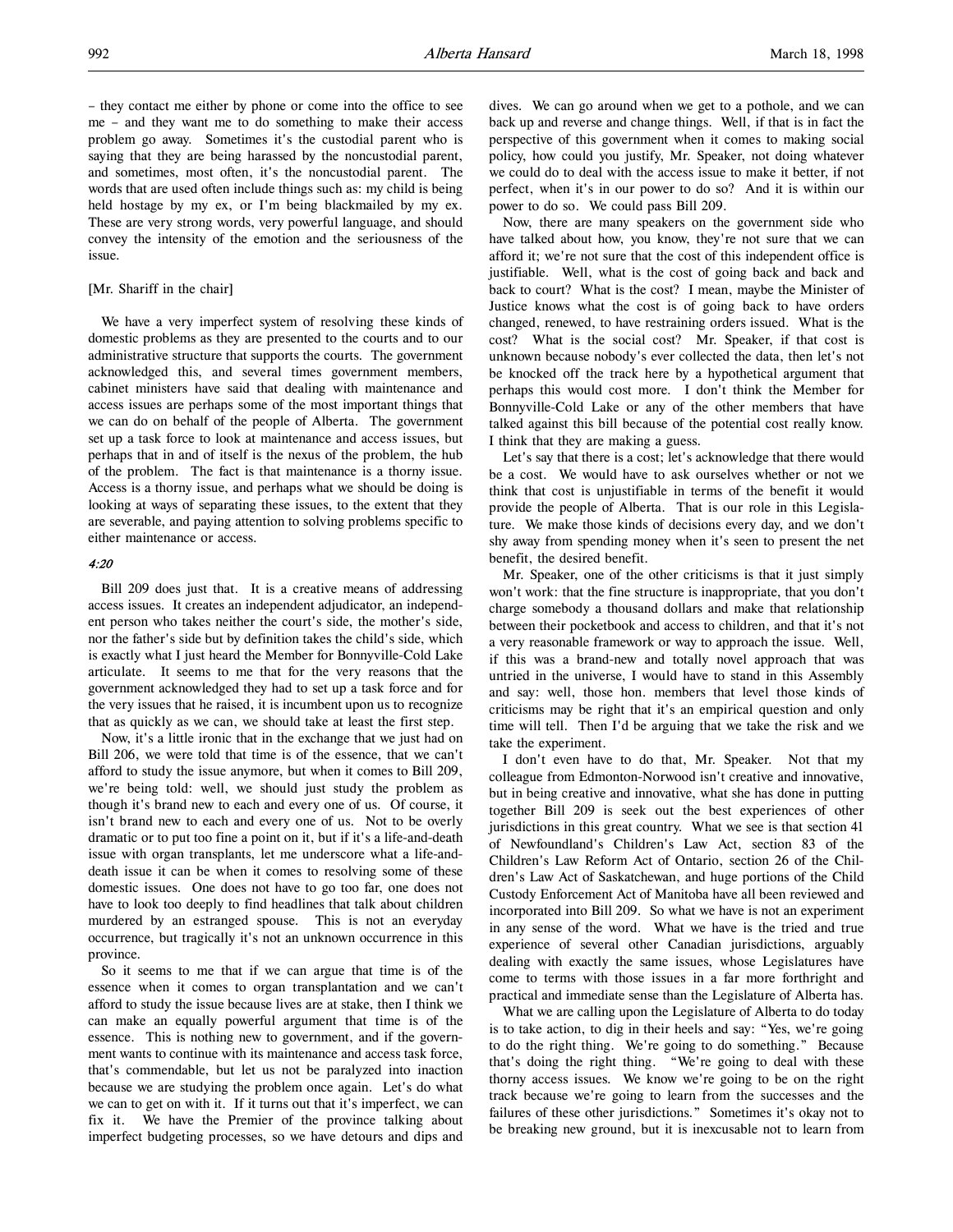So to those members of this Assembly who have said that we can't afford it, I'd say we cannot afford not to, and to those members of this Assembly who believe that it won't work, I would simply say: review the experiences of Saskatchewan and Newfoundland and Manitoba, and then come into this Chamber and say that it won't work. In fact, what they would find if they reviewed those experiences is that it does work and certainly works better than what's happening in Alberta.

Nobody has found the magic bullet. Nobody has found the answer, and I think it would be naive to say that there is one single answer to access issues when it comes to families that for whatever reason have been torn apart. But this is an answer. It is a positive step, and it is not out of step or out of sequence or out of time with the government's own initiative in terms of reviewing this matter. Perhaps one of the things that the maintenance and access task force could do, if they were so inclined, is to reinvent themselves so that they could evaluate the implementation of Bill 209. That would seem to be a responsible thing to do and a good use of the members' time who are on this committee.

Mr. Speaker, I would think that we have no logical or cogent reason not to support Bill 209. I mean, we have lots of logical and cogent reasons to support Bill 209. We've heard the arguments, as I said, that it won't work, but we know that it does, because it does in other jurisdictions. We've heard the arguments that it's too expensive, but we don't know what those costs are. Nobody said why it's too expensive. But we know what the social harm and the real dollar cost is of leaving the system alone.

We have nothing but the most compelling reasons to support Bill 209. So I would ask that every member in this Assembly examine their own experience, examine the contacts that they've had with their own constituents, and then apply that knowledge, that introspection to a fair and honest review of Bill 209. I would ask that after they do that, they stand quickly to vote for this private member's initiative which has been brought forward by my colleague from Edmonton-Norwood.

Thank you.

# 4:30

THE ACTING SPEAKER: The hon. Member for Edmonton-Calder.

MR. WHITE: Thank you very much, Mr. Speaker. It's a pleasure to see you in the chair, sir.

Today I'd like to address some of the concerns that have been raised by the other side as well as by the proponent of Bill 209, Access Enforcement Act, and start from the same position that the Member for Bonnyville-Cold Lake came from; that is, to ensure that all children are given the opportunity to develop meaningful relationships with their parents and with those that are related to them and that in fact have court-ordered access.

Now, there are a number of parts of this bill that can be argued and discussed from various points of view, and it's agreed that some of them have been argued and used as arguments against this bill. But in fact the fundamental part of this bill, that there is a better way to effect that change in a child's life and have that opportunity for that child to have the right of access to a parent, is just that: a better way. Under the current laws of Alberta the only avenue is to go off to an interested third party and try to influence that person to go to the second party to work out some kind of arrangement. If all that fails, because it's informal, the

only other avenue is a long, drawn out system of going through the courts, which nobody – nobody – benefits from.

You can say that the lawyers benefit from it, and yes, financially they do. But if you ask a family lawyer, they will tell you they do not enjoy taking other people's problems to a court. I recognize that what occurs here in a lot of cases is that after a family breakdown there is a lot of bitterness, and the only point of contact that the two parents have is through the child. The court orders that, yes, there's some maintenance required. That's simply money. Yes, there is a system in place, rightfully or wrongfully, that does some good in some cases, does not do a lot of good in other cases, and yes, it's harmful to some. But it's an attempt, and it's a matter of adjudicating the matters.

Let's set that aside for the moment, the money aspect of it, and deal with the access. That's clearly what has to happen here when you're dealing with these cases, as many of us do. As frontline social workers in the way of being an MLA, which you end up having to do, you do become just that: right in front. You try to separate that and say: okay; the money has nothing to do with the access. Now, you know that it's exceedingly difficult for either of the parties to separate that, because that's another bone of contention, a point of anger. What happens in a lot of these cases, as you well know, is that, like the money, the access to that child ends up being a weapon for one parent to use against another. "If you don't pay the money, you don't get to see Johnny. If you don't behave and quit calling me at odd hours," or "If you don't make arrangements to sell that house of ours, then you can't see the child." And on it goes. You've heard it all, and to separate those issues is very, very difficult.

#### [The Deputy Speaker in the chair]

This act would do that in large measure because it would separate two separate and distinct people in law to do those kinds of things such that the current director of maintenance of enforcement says: "No, no, I'm sorry. I will do all I can to make sure that the custodial parent receives the entitlement as laid out in the court. Likewise I will not direct and cannot direct in law access enforcement," as is currently the case. They'll tell you that right off the top. They separate those all the time.

Coming at it from that point of view, where the concerns can be clearly delineated in the minds of the combatants in this case, doing that immediately sets up a response: how can you possibly separate the two? Eventually the combatants will have to come to the realization that you have to go next door to the other place to get access dealt with. Generally what happens is that the maintenance doesn't come, so access is withheld. These two can compare notes and decide that, yes, we understand what is happening here and direct that it can be done.

Now, yes, there is some concern about how this war of wills between combating ex-marrieds occurs. We all understand how that happens, and we all understand that there's no perfect solution, but what there is is an attempt at a solution. If there are those in government – and this would be clearly a governmentpaid staffer that could remedy some of those situations. Yes, I know the first thing you're going to say is it's too darn expensive, that we can't have all of these social agencies running around and we can't have all of these people doing these things. Well, I say: what is true cost of it?

Now, when you're looking at the cost, we had many members of this House say: the fundamental purpose of government in this province when it was formed in 1905 was education. That was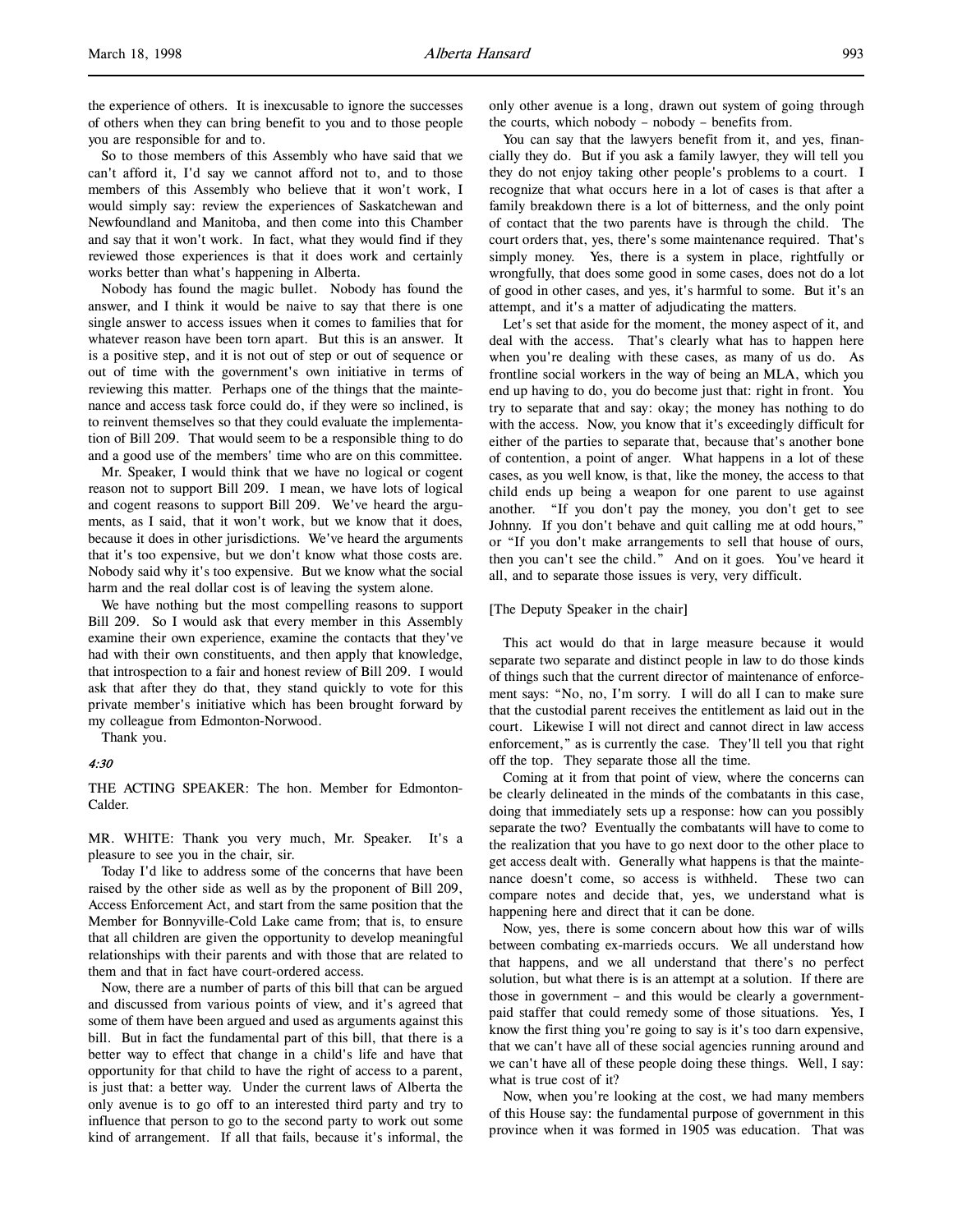fundamental in the British North America Act, which became the Canada act. I think it's section 92 that says specifically what is meant by a provincial government. Well, this is part of a child's education. Who educates the child more? Is it the 200 days a year when a child spends maybe five and a half hours in school instruction, in actual instruction three hours, or is it the parent and the grandparent that teach them things like knitting, teach them how to socially interact, teach them how one deals with anger and difficulty? Is that not where education starts? I know it is. Most of those people here that are either parents or grandparents know that.

When you don't have that parental input from both parties in varying degrees – sometimes, yes, it won't be perfect; sometimes the habits will be not quite right and that which is taught is not quite right. But to deny, to cut that off is a fundamental error in a child's education and upbringing. Yes, it may be said here that it's the formative years, those very early years of life, but I say to you: no, that's not particularly the case. As one gets older and as a young man gets to puberty, he looks to have these role models, and if it's not there in the way of a bloodline, he has to have some substitutes. That's simply not fair. There should be access. In a perfect world access would be given freely. We do not live in that, and to cheat a child in that is simply not fair.

Let's look at the history of this bill. A couple of years ago we had Bill 219 before this House, the Family Law Reform Act, put forward by my colleague from Calgary-Buffalo, who spent a great deal of time in his life prior to becoming a politician being a family lawyer, separating the rights of all of those involved and trying to come to some resolution. This is his draft; this is his interest. This is his way of saying: "Yes, this is where I can contribute. This is how I can further the cause of families and children in the province of Alberta." Unfortunately that was debated and defeated in second reading, with a lot of the same arguments.

We had a great deal of representation from grandparents thereafter, a really concerted effort, saying: "Look; I'm being denied access simply because my son or my daughter is having difficulty with their ex, and I happen to be caught in the middle and these poor children are summarily cut off from me," a loving grandparent that can teach them and bring them along in this world and give them an anchor, a root, a strong source of strength for knowing their past.

#### 4:40

And lo and behold, we had a private member's bill brought forward by a government member, and the section passed. Well, that leaves a little bit to be desired in the way of operation of this House in the way of dealing with private members' bills. I suspect that this bill, from what I've heard, is going to receive the same short shrift, perhaps because of its sponsorship. You will note, of course, that the only bills that have ever fully passed this Legislature by private members in the time that I've been here happen to be by government members. Maybe they're much, much brighter than the rest of the world; it's not for this member to say. But it does seem a little suspect.

This act in Alberta deals with all of the access enforcement: Queen's Bench rulings from the Divorce Act and the Domestic Relations Act as well as provincial court orders that order custody under the Provincial Court Act. Of course, this bill does not have the authority to usurp any remedy of an enforcement act to any member of the public on either side of the relationship, either a custodial or a noncustodial parent or a grandparent that in fact has some access ruling. But what it does do is it puts something in

between, something much, much shorter than the "I'll see you in court" routine, which we have much too much of in this society as it is. It puts in that person that delivers some care and compassion and some good solid judgment, all based on one premise: what is best for the child? Set aside all the money, which is a whole other set of discussions in maintenance. This is just access. This is getting together two people: a parent and a child. That is all.

Now, what's separating that all the time is the war of wills and not anything else. It should not come to that, where one has to take all steps necessary, as they say, and that means going to court. Court is a very, very divisive forum. People can go into a court with their lawyer thinking, "Oh yes, of course I should win this case," and feeling not so bad about the person opposite. But the things that are said in those courts by and large do nothing to resolve the personal conflict. Yes, it resolves the conflict as it is read in law, and yes, it's done. But the personal conflict, the war of wills, goes on and on and on and certainly is not resolved by a court. A court provides a remedy, not a solution. The noncustodial parent that is denied access may have access by court-forced order, but it certainly doesn't make the relationship between the two any better.

All steps can be taken beforehand by an intermediary to put the onus on the parent. "Look; do you know what is best for the child? Yes, yes, yes. I know you don't think the other parent has the skills or doesn't have their true interest at heart. But look; this is God-given, children; it's not your place to take this away." However it happens, however it occurs, beg, cajole, reason to get the access to occur. It's much, much better than having to go through a court, as the current situation is, and recognize that this person is a third party. This person is by design unbiased to one party or the other, only biased to the extent that this person's charge is only to the benefit of the child.

Now, I know that choosing between two parties and trying to rule is difficult at the best of times and that you always must have a subjective analysis judgment, as a judge does in looking at what a lawyer presents from either side. You're still getting to that judgment; you're getting to it in a much, much less combative form. Therefore it would appear to me to be an opportunity that is lost currently.

Yes, I know there are those that will say we've spent a great deal of government time and money trying to do this in another manner and that it hasn't worked a great deal. But as one that deals with maintenance enforcement on a regular basis, I tell you that sometimes it does work and most times to the betterment of the child, and that's in maintenance enforcement. This is the corollary to that. This is the hand in glove, the complementary piece of legislation that I think should and could be put into legislation. Quite frankly, I would like to see it at least go past second reading into committee so that some of the arguments could be dealt with, the arguments that I heard from at least two members opposite, and that was the difficulty with section 5, which would, in their view, force access to those that have failed to exercise their right of access.

That's not my reading of it. My reading of that section is that it could fall to the director of access enforcement to make mention of the fact that there is a need here, that it's clearly demonstrated the child needs this, and not force it. The director of access certainly couldn't, and the member pointed out all the potential disasters that could occur if access was absolutely forced upon a child and a parent. Yes, that's true, but we're talking about a human being here that is making these judgments. Any reason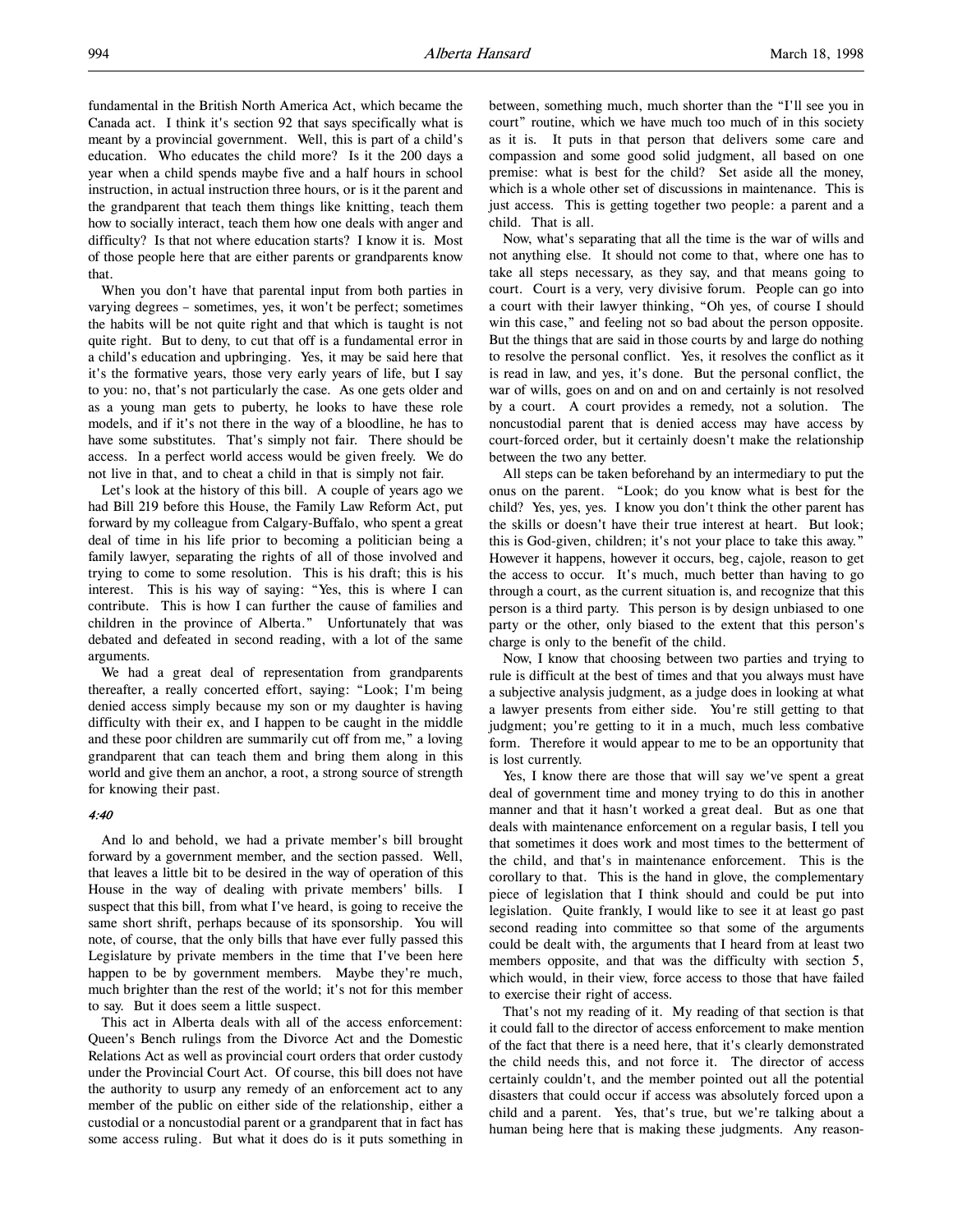able person would not force that kind of a judgment. It would be wrongful to do so, and everybody understands that.

There are, of course, certain circumstances outlined in the act that I'd like to get into if we're able to get past second reading into committee, reasons perhaps better delineated as to when denial of access could be in fact permissible, on what grounds. I can think of a number of grounds right off the top: the noncustodial parent comes by inebriated to pick up the child for their visitation rights or comes by so very late that the child is so disappointed and put off that the promises weren't kept. It's beyond a reasonable time to expect that to occur. Then access could be denied. There's any number of other like reasons that perhaps could be delineated and perhaps should be left to a rough outline based on the subjective analysis of the benefit of the child left in the hands of a director of access and their personnel.

In attempting to do something for these cases, this bill is a start. Yes, it couldn't possibly be perfect. As it has been working for some time in Ontario and Newfoundland, it works partially. It's not perfect, as most other pieces of legislation aren't. But what it does do is it gets people to the point where there is another option, and the one that wins the case of access is not always the one with the most money to go to court.

I implore members opposite to view this bill with fresh eyes and not through the eyes of: who put it forward? I thank you for your time, sir.

#### 4:50

THE DEPUTY SPEAKER: The hon. Member for Edmonton-Glengarry.

MR. BONNER: Thank you very much, Mr. Speaker. It is a privilege to rise this afternoon to speak to Bill 209, the Access Enforcement Act. It definitely is an improvement over what is in existence today. The major improvement in this particular bill is it focuses on a very fragile part of our society, and that is our children. These are not pawns to be pulled and torn apart by parents in a conflict situation. So I want to commend the Member for Edmonton-Norwood for the incredible amount of work that she has done in the preparation of this bill, in her research into other jurisdictions to see what would work and what didn't.

I'd also like to quote a little article I have here, Mr. Speaker. This was Brian Evans, the hon. Minister of Justice in a previous government:

In talking to both custodial and noncustodial parents, I'm firmly of the view that we have to find a better way. I want to again publicly compliment Justice Trussler for the parenting orientation course that's going on as a pilot program here in Edmonton.

There is a need here, and it is a need that has been going on. As the hon. Member for Edmonton-Glenora said, the same arguments that we heard to the bill previously can certainly be put in here. This, as I said, is to a very, very select group of people, our children.

One of the things I like best about Bill 209 is the creative way that these issues are addressed. In looking at them, the benefits certainly far outweigh any negatives. It is a bill that can be introduced, that can be refined, that can be worked on as times goes on, and still, all we get are win/win situations. There is no win/lose situation in here.

The other part that I like about this bill, in reading it through, is that it reduces the tension in a conflict situation. When we have the situation now that exists where one of the parents has to go to court in order to see their children, what are we doing pulling children into this dispute to this level? There has to be a

better way, and I believe that Bill 209, the Access Enforcement Act, does that.

The other part about this bill that certainly is an improvement and makes it much better for the parents and certainly reduces the stress is the fact that it separates maintenance and access. It provides a very fair and balanced approach where we don't get couples in a situation where there is conflict, where that conflict percolates and instead of tension and stress decreasing, it increases. So this is a tremendous improvement, and I would urge all members to support it. As I said earlier, the focus of both maintenance and access should be the children. The Access Enforcement Act of Alberta does establish a government agency to enforce maintenance orders, and it will move this out of the courts. So again a very positive situation here.

What I do like as well is that it does create a director of access enforcement. That person then would have the ability to decide whether this should go to the courts or not. Court action is very, very expensive in many different ways, Mr. Speaker. It is not only expensive for the parties involved. It ties up our legal system here in the province, a system that we all know is overworked at this time.

Another advantage of not having to go to the courts as a first step is certainly that we get away from the punitive action. Of course, when we get punitive action taking place, one of the first human reactions is: if I've been wronged, I'm going to wrong someone else. By getting somebody in here, a director of access enforcement, then we certainly, again, desensitize the situation. Instead of stress building, instead of anger building, instead of retaliation being looked at as an alternative by one of the parties, then we decrease all of those, and it does provide a healthy atmosphere. It provides an atmosphere where there can be resolution, where the parties converge in their opinion of what is important, instead of diverging.

THE DEPUTY SPEAKER: I hesitate to interrupt the hon. Member for Edmonton-Glengarry, but under Standing Order  $8(5)(a)$  I would invite now the hon. Member for Edmonton-Norwood to close debate on Bill 209.

MS OLSEN: Thank you, Mr. Speaker. I was pleased to bring this piece of legislation forward. I have noted some of the comments by some of the other members in the House and their concerns. I want to from the outset say that whatever we do for children – and the members opposite and their government talked in their throne speech about children and about children being the most important part of what we're trying to protect these days. In noting that, I noticed from the hon. Member for Medicine Hat, speaking on behalf of the Justice minister, there was some concern about financial costs of establishing an access enforcement director.

I guess my concern is that if we're going to talk about what's in the best interests of the child, we should look at all of what we have available to us, and if that's not good enough, we move forward and look at some new types of tools. This is a new tool. It's been used in many other jurisdictions with success. That's not to say that it comes without a dollar attached to it. Indeed it does come with a financial price tag. But, in my view, spending money to help reduce conflict for children in divorcing parent situations is not the wrong thing to do; it's the absolute right thing to do. It seems that sometimes this government gets too focused on the economics and that particular model of governing and often forgets about the other side, and that's my concern. I think we